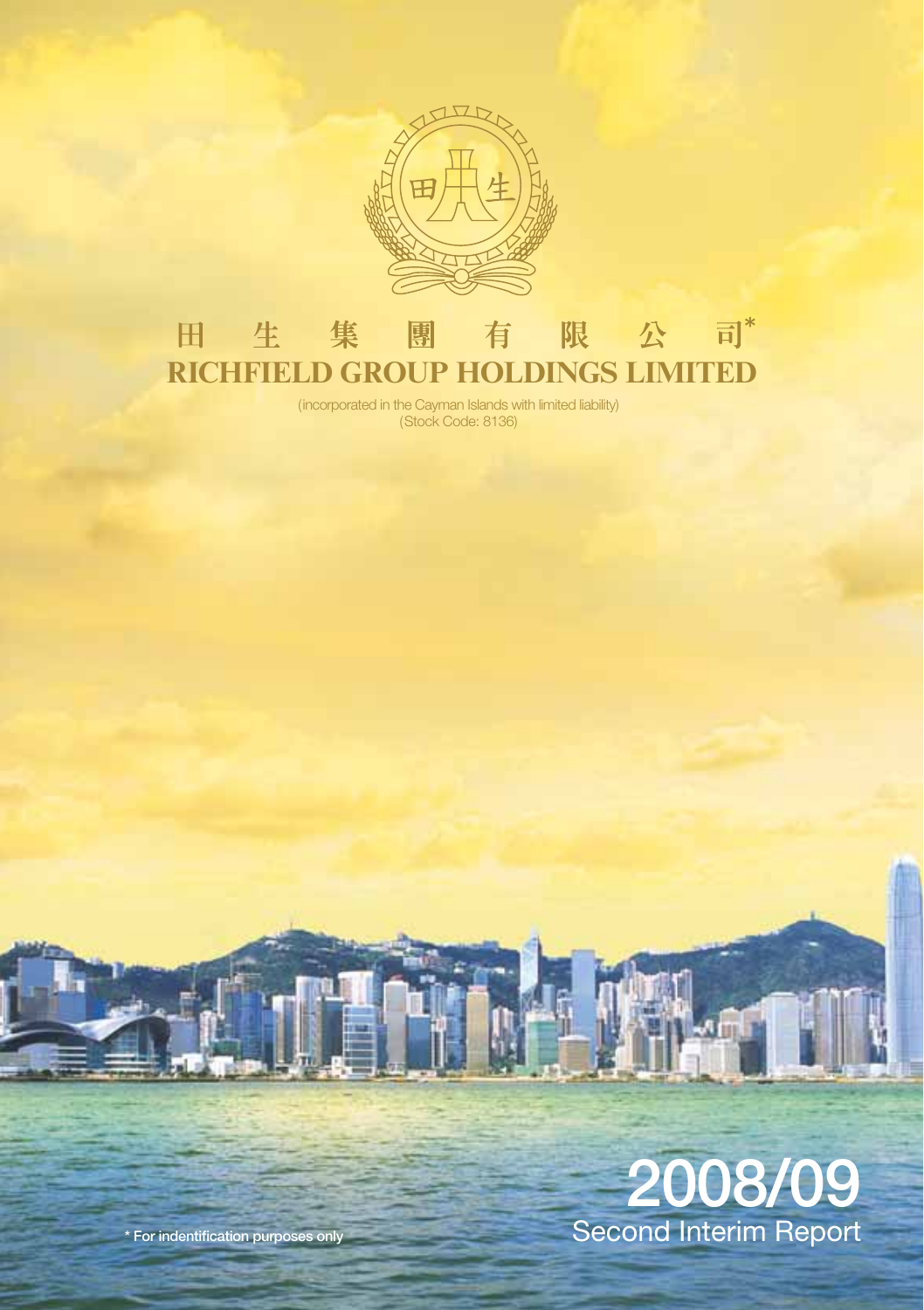#### **CHARACTERISTICS OF THE GROWTH ENTERPRISE MARKET ("GEM") OF THE STOCK EXCHANGE OF HONG KONG LIMITED (THE "STOCK EXCHANGE")**

**GEM has been positioned as a market designed to accommodate companies to which a higher investment risk may be attached than other companies listed on the Stock Exchange. Prospective investors should be aware of the potential risks of investing in such companies and should make the decision to invest only after due and careful consideration. The greater risk profile and other characteristics of GEM mean that it is a market more suited to professional and other sophisticated investors.**

**Given the emerging nature of companies listed on GEM, there is a risk that securities traded on GEM may be more susceptible to high market volatility than securities traded on the Main Board and no assurance is given that there will be a liquid market in the securities traded on GEM.**

Hong Kong Exchanges and Clearing Limited and the Stock Exchange take no responsibility for the contents of this report, make no representation as to its accuracy or completeness and expressly disclaim any liability whatsoever for any loss howsoever arising from or in reliance upon the whole or any part of the contents of this report.

This report, for which the directors of Richfield Group Holdings Limited collectively and individually accept full responsibility, includes particulars given in compliance with the Rules Governing the Listing of Securities on GEM of the Stock Exchange (the "GEM Listing Rules") for the purpose of giving information with regard to Richfield Group Holdings Limited. The directors, having made all reasonable enquiries, confirm that, to the best of their knowledge and belief: (1) the information contained in this report is accurate and complete in all material respects and not misleading; (2) there are no other matters the omission of which would make any statement in this report misleading; and (3) all opinions expressed in this report have been arrived at after due and careful consideration and are founded on bases and assumptions that are fair and reasonable.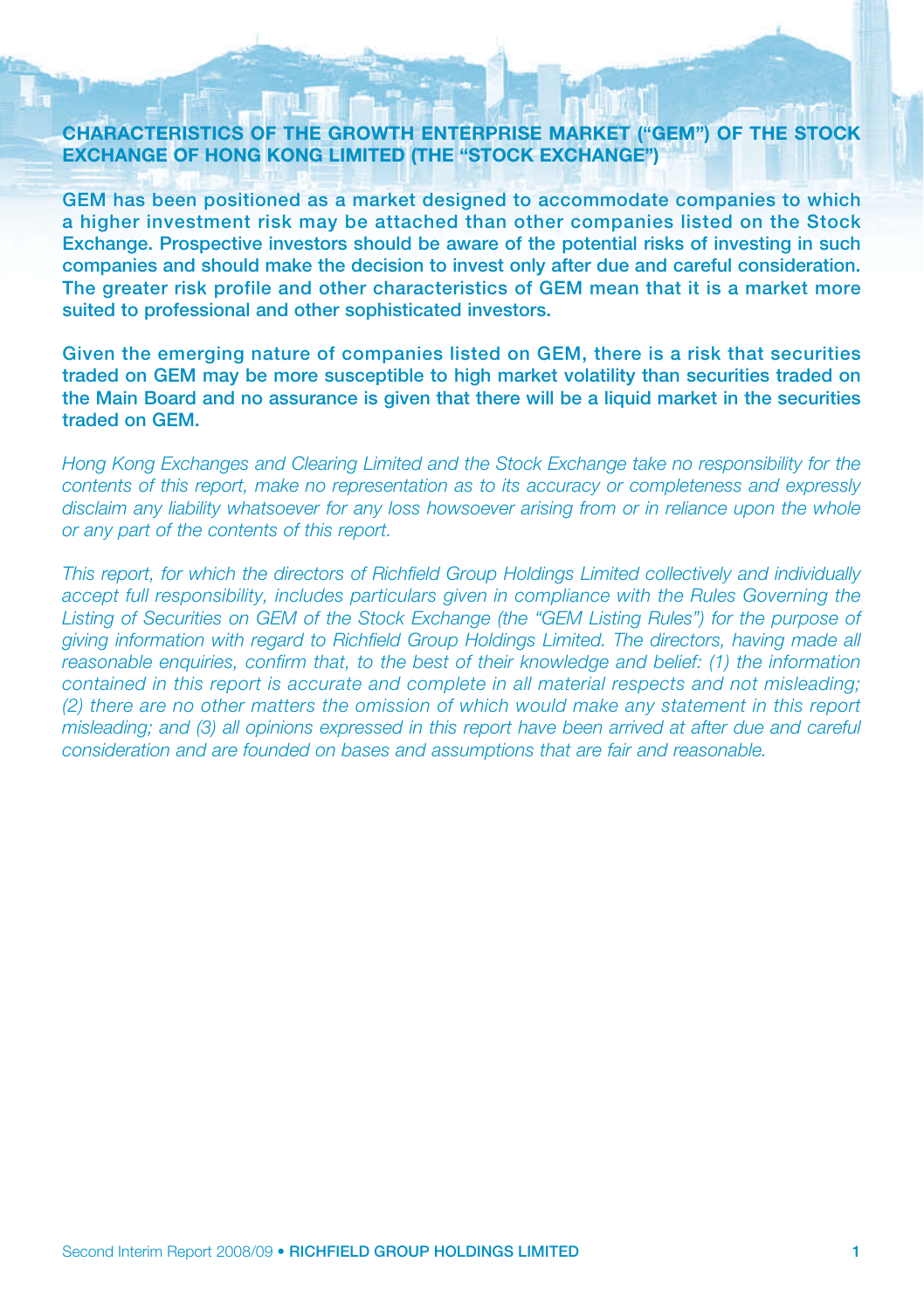## **SECOND INTERIM RESULTS**

The board of directors (the "Board") of Richfield Group Holdings Limited (the "Company") herein presents the unaudited consolidated results of the Company and its subsidiaries (collectively referred to as the "Group") for the three months and twelve months ended 31 March 2009 together with the comparative figures for the corresponding periods in 2008 as follows:

n T

## **UNAUDITED CONDENSED CONSOLIDATED INCOME STATEMENT**

For the three months and twelve months ended 31 March 2009

|                                                                                                                |                                        | <b>Twelve months ended</b><br>31 March | Three months ended<br>31 March         |                                        |  |
|----------------------------------------------------------------------------------------------------------------|----------------------------------------|----------------------------------------|----------------------------------------|----------------------------------------|--|
| <b>Notes</b>                                                                                                   | 2009<br>(Unaudited)<br><b>HK\$'000</b> | 2008<br>(Audited)<br><b>HK\$'000</b>   | 2009<br>(Unaudited)<br><b>HK\$'000</b> | 2008<br>(Unaudited)<br><b>HK\$'000</b> |  |
| <b>REVENUE</b><br>$\overline{4}$                                                                               | 65,499                                 | 143,155                                | 4,854                                  | 45,544                                 |  |
| Cost of sales                                                                                                  | (38, 387)                              | (88,046)                               | (7, 295)                               | (21, 391)                              |  |
| Gross profit/(loss)                                                                                            | 27,112                                 | 55,109                                 | (2, 441)                               | 24,153                                 |  |
| Other income<br>$\overline{4}$<br>Selling and distribution expenses<br>Administrative expenses                 | 4,201<br>(2,898)<br>(19, 156)          | 6,812<br>(10, 102)<br>(15,079)         | 844<br>(1,016)<br>(7, 464)             | 1,712<br>(1,300)<br>(7,644)            |  |
| <b>OPERATING PROFIT/(LOSS)</b>                                                                                 | 9,259                                  | 36,740                                 | (10,077)                               | 16,921                                 |  |
| (Finance costs)/Reversal of<br>finance costs                                                                   |                                        | (2,587)                                |                                        | 4,380                                  |  |
| PROFIT/(LOSS) BEFORE<br><b>INCOME TAX</b><br>5                                                                 | 9,259                                  | 34,153                                 | (10,077)                               | 21,301                                 |  |
| 6<br>Income tax expense                                                                                        | (3,073)                                | (6, 496)                               | 1,313                                  | (4,326)                                |  |
| PROFIT/(LOSS) ATTRIBUTABLE TO<br><b>EQUITY HOLDERS OF</b><br><b>THE COMPANY</b>                                | 6,186                                  | 27,657                                 | (8, 764)                               | 16,975                                 |  |
| $\overline{7}$<br><b>DIVIDENDS</b>                                                                             |                                        | 20,997                                 |                                        | 20,997                                 |  |
| <b>EARNINGS/(LOSS) PER SHARE FOR</b><br>PROFIT/(LOSS) ATTRIBUTABLE<br>TO EQUITY HOLDERS OF<br>THE COMPANY<br>8 |                                        |                                        |                                        |                                        |  |
| <b>Basic</b>                                                                                                   | HK0.21 cent                            | <b>HK1.06 cent</b>                     | $HK(0.30)$ cent                        | HK0.58 cent                            |  |
| <b>Diluted</b>                                                                                                 | N/A                                    | N/A                                    | N/A                                    | N/A                                    |  |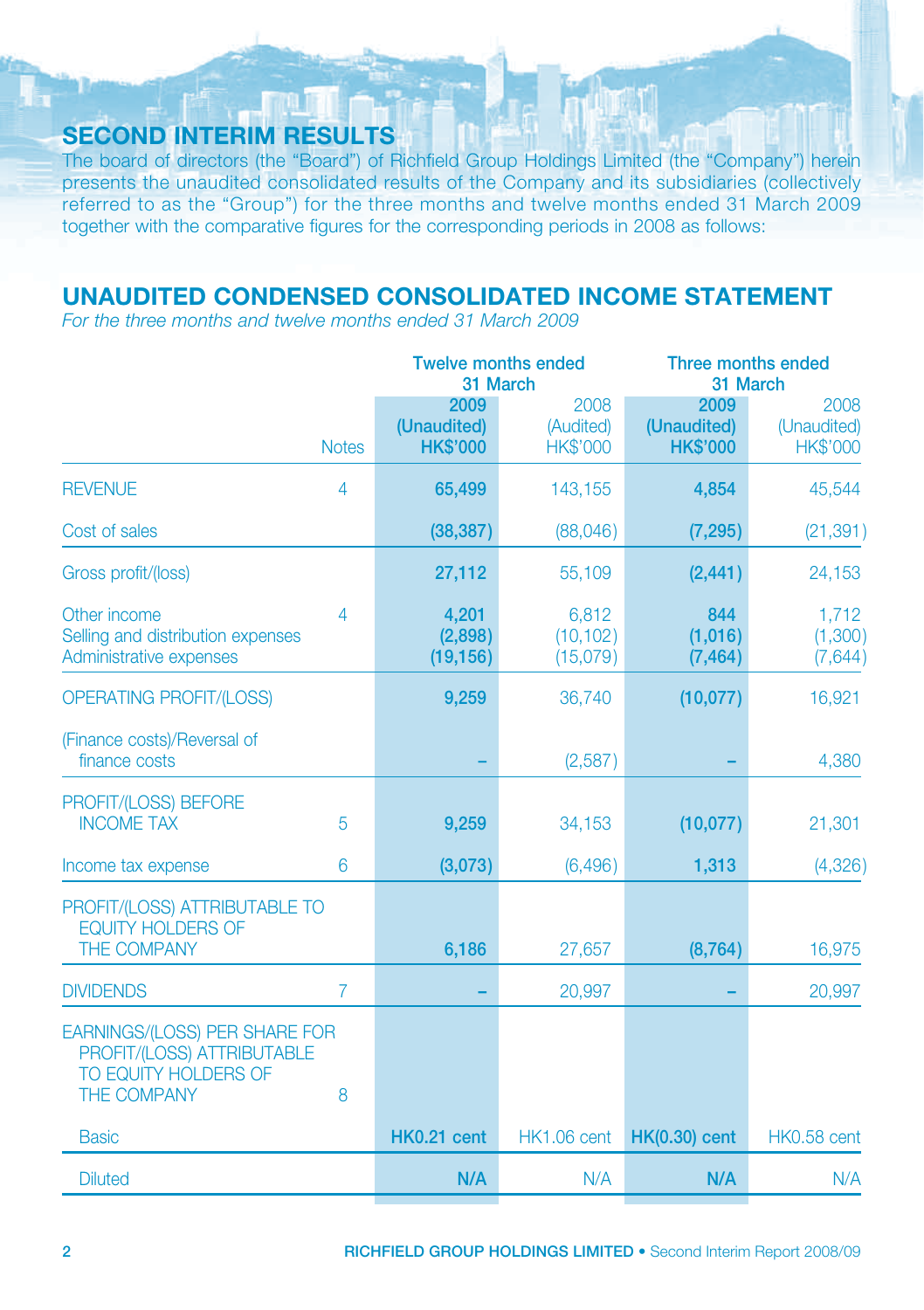## **UNAUDITED CONDENSED CONSOLIDATED BALANCE SHEET**

|  | As at 31 March 2009 |
|--|---------------------|
|--|---------------------|

| (Unaudited)<br><b>Notes</b><br><b>HK\$'000</b><br><b>ASSETS AND LIABILITIES</b><br><b>Non-current assets</b><br>Property, plant and equipment<br>1,193<br>Goodwill<br>9<br>474,000<br>Available-for-sale financial assets<br>17,947<br>Rental and sundry deposits<br>609<br>673<br>Long term trade receivables<br>10<br>494,422<br><b>Current assets</b><br>Amount due from a shareholder<br>9<br>Properties held for trading<br>56,978<br><b>Trade receivables</b><br>10<br>5,695<br>3,392<br>Prepayments, deposits and other receivables<br>Financial assets at fair value through profit or loss<br>11,695<br>Cash and bank balances<br>206,892<br>284,652<br><b>Current liabilities</b><br><b>Trade payables</b><br>11<br>2,051<br>Accrued expenses and other payables<br>13,437<br><b>Taxes payable</b><br>3,815<br>19,303<br><b>Net current assets</b><br>265,349<br>759,771<br><b>Net assets</b><br><b>EQUITY</b><br>Equity attributable to equity holders of<br>the Company<br>Share capital<br>12<br>29,285<br><b>Reserves</b><br>730,486<br>759,771<br><b>Total equity</b> |  | As at<br>31 March<br>2009 | As at<br>31 March<br>2008                                |
|--------------------------------------------------------------------------------------------------------------------------------------------------------------------------------------------------------------------------------------------------------------------------------------------------------------------------------------------------------------------------------------------------------------------------------------------------------------------------------------------------------------------------------------------------------------------------------------------------------------------------------------------------------------------------------------------------------------------------------------------------------------------------------------------------------------------------------------------------------------------------------------------------------------------------------------------------------------------------------------------------------------------------------------------------------------------------------------|--|---------------------------|----------------------------------------------------------|
|                                                                                                                                                                                                                                                                                                                                                                                                                                                                                                                                                                                                                                                                                                                                                                                                                                                                                                                                                                                                                                                                                      |  |                           | (Audited)<br><b>HK\$'000</b>                             |
|                                                                                                                                                                                                                                                                                                                                                                                                                                                                                                                                                                                                                                                                                                                                                                                                                                                                                                                                                                                                                                                                                      |  |                           |                                                          |
|                                                                                                                                                                                                                                                                                                                                                                                                                                                                                                                                                                                                                                                                                                                                                                                                                                                                                                                                                                                                                                                                                      |  |                           | 791<br>156,200<br>161                                    |
|                                                                                                                                                                                                                                                                                                                                                                                                                                                                                                                                                                                                                                                                                                                                                                                                                                                                                                                                                                                                                                                                                      |  |                           | 673                                                      |
|                                                                                                                                                                                                                                                                                                                                                                                                                                                                                                                                                                                                                                                                                                                                                                                                                                                                                                                                                                                                                                                                                      |  |                           | 157,825                                                  |
|                                                                                                                                                                                                                                                                                                                                                                                                                                                                                                                                                                                                                                                                                                                                                                                                                                                                                                                                                                                                                                                                                      |  |                           | 317,800<br>42,917<br>39,386<br>3,138<br>3,518<br>245,107 |
|                                                                                                                                                                                                                                                                                                                                                                                                                                                                                                                                                                                                                                                                                                                                                                                                                                                                                                                                                                                                                                                                                      |  |                           | 651,866                                                  |
|                                                                                                                                                                                                                                                                                                                                                                                                                                                                                                                                                                                                                                                                                                                                                                                                                                                                                                                                                                                                                                                                                      |  |                           | 16,390<br>2,569<br>8,929                                 |
|                                                                                                                                                                                                                                                                                                                                                                                                                                                                                                                                                                                                                                                                                                                                                                                                                                                                                                                                                                                                                                                                                      |  |                           | 27,888                                                   |
|                                                                                                                                                                                                                                                                                                                                                                                                                                                                                                                                                                                                                                                                                                                                                                                                                                                                                                                                                                                                                                                                                      |  |                           | 623,978                                                  |
|                                                                                                                                                                                                                                                                                                                                                                                                                                                                                                                                                                                                                                                                                                                                                                                                                                                                                                                                                                                                                                                                                      |  |                           | 781,803                                                  |
|                                                                                                                                                                                                                                                                                                                                                                                                                                                                                                                                                                                                                                                                                                                                                                                                                                                                                                                                                                                                                                                                                      |  |                           |                                                          |
|                                                                                                                                                                                                                                                                                                                                                                                                                                                                                                                                                                                                                                                                                                                                                                                                                                                                                                                                                                                                                                                                                      |  |                           | 29,285<br>752,518                                        |
|                                                                                                                                                                                                                                                                                                                                                                                                                                                                                                                                                                                                                                                                                                                                                                                                                                                                                                                                                                                                                                                                                      |  |                           | 781,803                                                  |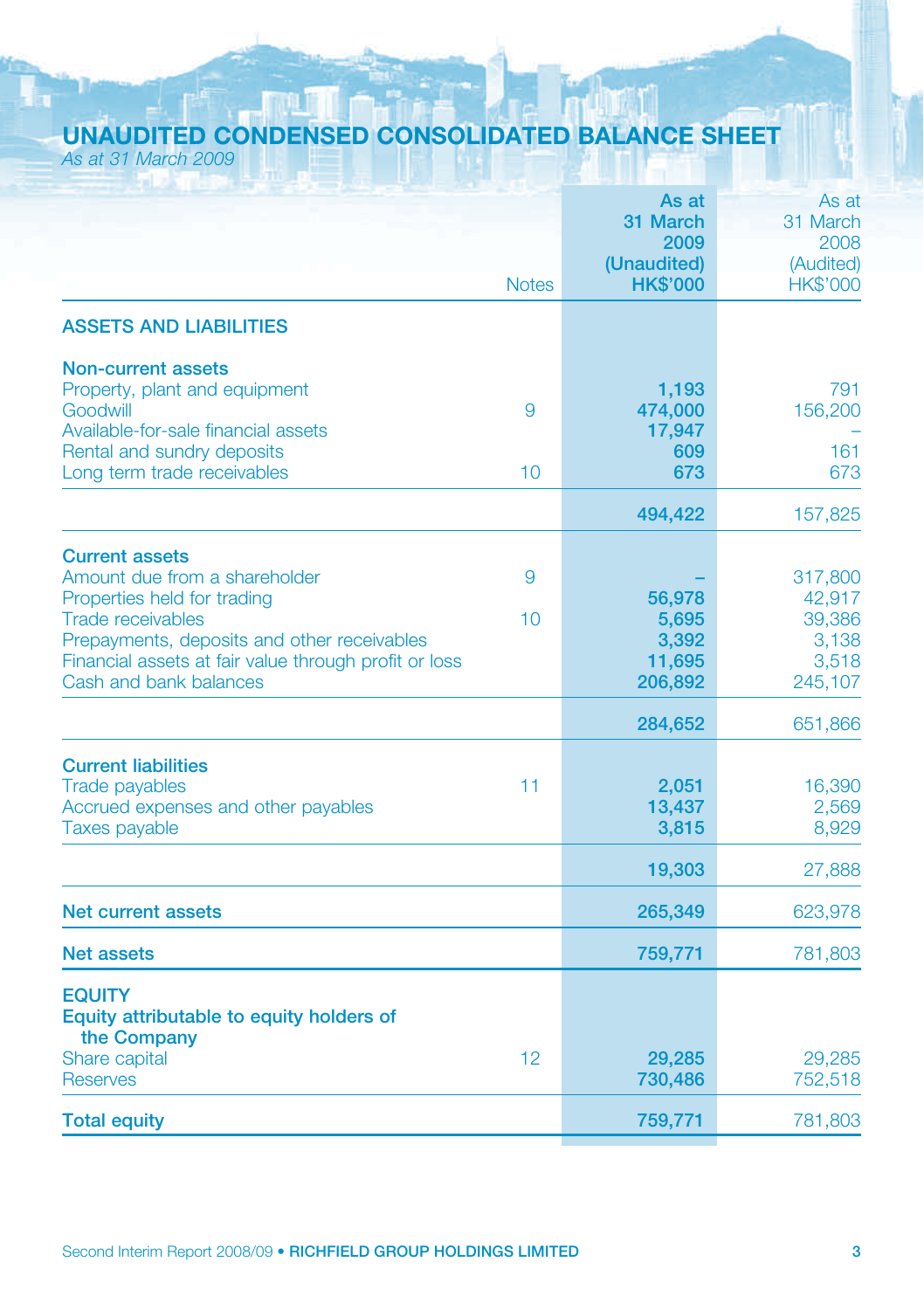## **UNAUDITED CONDENSED CONSOLIDATED CASH FLOW STATEMENT**

| ت کے لیے ساتھا ک<br>新闻 背面的                          |                 | <b>Twelve months ended</b> |
|-----------------------------------------------------|-----------------|----------------------------|
|                                                     |                 | 31 March                   |
|                                                     | 2009            | 2008                       |
|                                                     | (Unaudited)     | (Audited)                  |
|                                                     | <b>HK\$'000</b> | <b>HK\$'000</b>            |
| Net cash inflow/(outflow) from operating activities | 21,444          | (14, 438)                  |
| Net cash outflow from investing activities          | (38, 662)       | (24, 348)                  |
| Net cash (outflow)/inflow from financing activities | (20, 997)       | 260,752                    |
| NET (DECREASE)/INCREASE IN CASH AND                 |                 |                            |
| <b>CASH EQUIVALENTS</b>                             | (38, 215)       | 221,966                    |
| Cash and cash equivalents at beginning of period    | 245,107         | 23,141                     |
|                                                     |                 |                            |
| CASH AND CASH EQUIVALENTS AT END OF PERIOD          | 206,892         | 245,107                    |
| ANALYSIS OF BALANCES OF CASH AND                    |                 |                            |
| <b>CASH EQUIVALENTS</b>                             |                 |                            |
| Cash and bank balances                              | 206,892         | 245,107                    |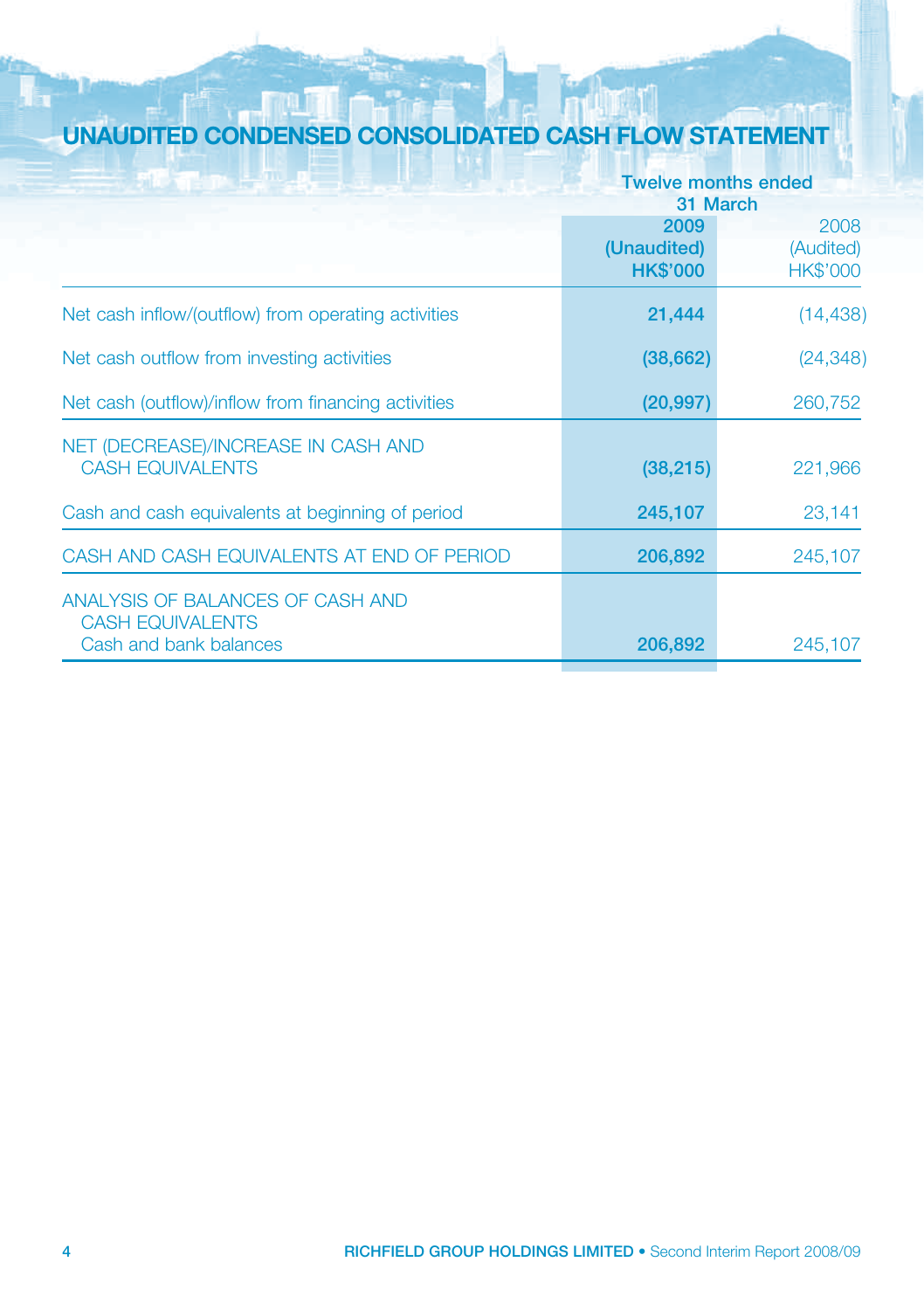## **UNAUDITED CONSOLIDATED STATEMENT OF CHANGES IN EQUITY**

For the twelve months ended 31 March 2009

|                                        |                 |                 |                 | (Accumulated    |                 |
|----------------------------------------|-----------------|-----------------|-----------------|-----------------|-----------------|
|                                        |                 | <b>Share</b>    | Convertible     | losses)/        |                 |
|                                        | <b>Share</b>    | premium         | bond equity     | Retained        |                 |
|                                        | capital         | account         | reserve         | profits         | Total           |
|                                        | (Audited)       | (Audited)       | (Audited)       | (Audited)       | (Audited)       |
|                                        | <b>HK\$'000</b> | <b>HK\$'000</b> | <b>HK\$'000</b> | <b>HK\$'000</b> | <b>HK\$'000</b> |
| At 1 April 2007                        | 18,000          | 39.632          |                 | (22,908)        | 34.724          |
| Equity components of convertible bonds |                 |                 | 149.101         |                 | 149.101         |
| Issue of shares upon conversion of     |                 |                 |                 |                 |                 |
| convertible bonds                      | 7,600           | 450,987         | (149, 101)      |                 | 309,486         |
| <b>Issue of new shares</b>             | 3.685           | 265,320         |                 |                 | 269,005         |
| <b>Issuing cost</b>                    |                 | (8, 170)        |                 |                 | (8, 170)        |
| Net profit for the period              |                 |                 |                 | 27,657          | 27,657          |
| At 31 March 2008                       | 29,285          | 747.769         |                 | 4,749           | 781,803         |

|                                                      | <b>Share</b><br>capital<br>(Unaudited)<br><b>HK\$'000</b> | <b>Share</b><br>premium<br>account<br>(Unaudited)<br><b>HK\$'000</b> | <b>Fair value</b><br>reserve<br>(Unaudited)<br><b>HK\$'000</b> | <b>Retained</b><br>profits<br>(Unaudited)<br><b>HK\$'000</b> | <b>Total</b><br>(Unaudited)<br><b>HK\$'000</b> |
|------------------------------------------------------|-----------------------------------------------------------|----------------------------------------------------------------------|----------------------------------------------------------------|--------------------------------------------------------------|------------------------------------------------|
| At 1 April 2008<br>Net fair value loss on available- | 29.285                                                    | 747.769                                                              |                                                                | 4,749                                                        | 781,803                                        |
| for-sale financial assets                            |                                                           |                                                                      | (7, 221)                                                       |                                                              | (7, 221)                                       |
| Net profit for the period                            |                                                           |                                                                      |                                                                | 6,186                                                        | 6,186                                          |
| Final dividend paid                                  |                                                           | (20, 997)                                                            |                                                                |                                                              | (20, 997)                                      |
| At 31 March 2009                                     | 29,285                                                    | 726,772                                                              | (7, 221)                                                       | 10,935                                                       | 759,771                                        |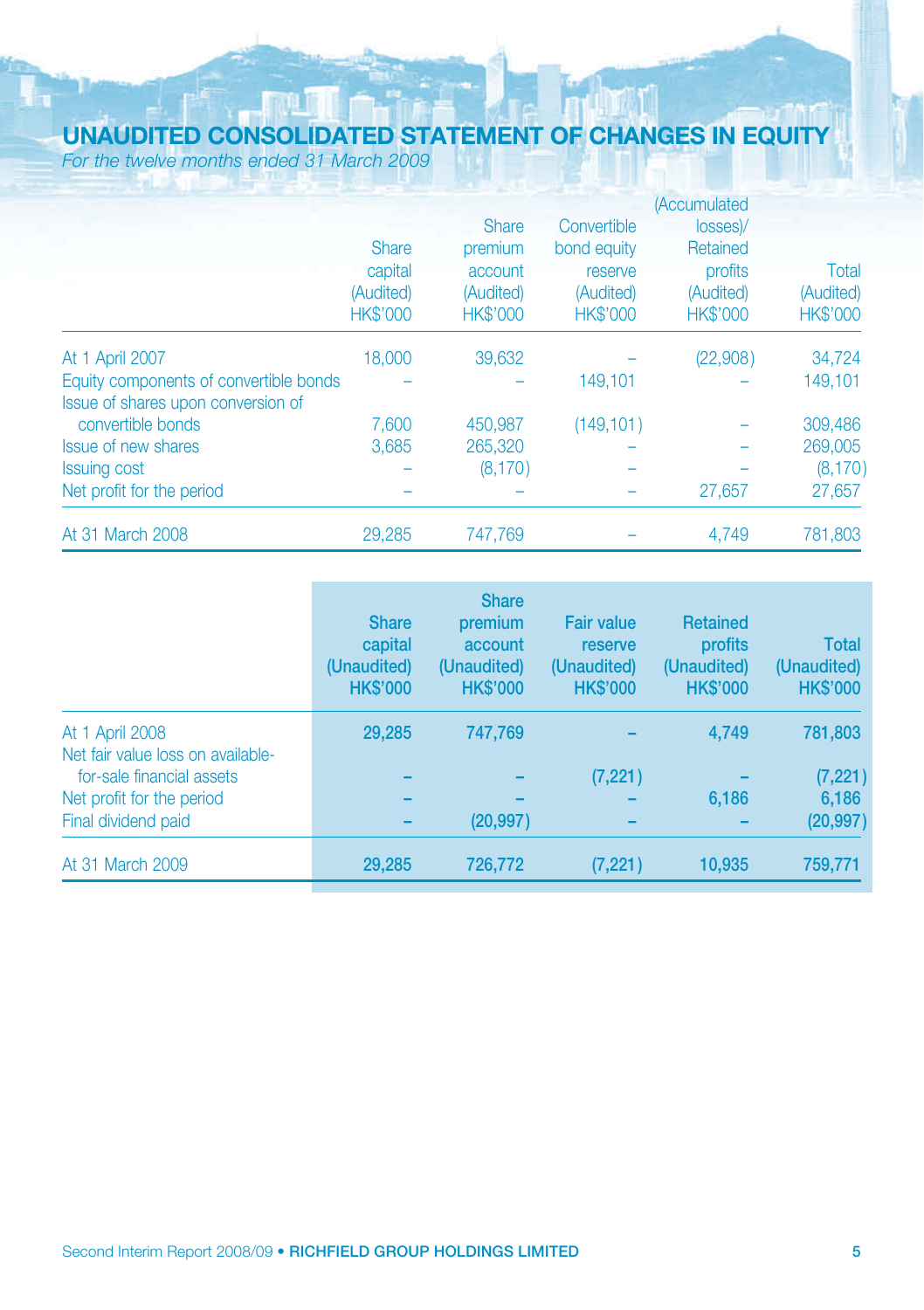## **NOTES TO UNAUDITED CONDENSED CONSOLIDATED FINANCIAL STATEMENTS**<br>1. **GENERAL INF**

#### **GENERAL INFORMATION**

Richfield Group Holdings Limited (the "Company") was incorporated in the Cayman Islands on 10 January 2002 as an exempted company with limited liability under the Companies Law (2001 Second Revision) of the Cayman Islands. The address of its registered office is Cricket Square, Hutchins Drive, P.O. Box 2681, Grand Cayman KY1-1111, Cayman Islands and its principal place of business is Unit 1209, 12th Floor, Silvercord Tower 2, 30 Canton Road, Tsim Sha Tsui, Hong Kong. The Company's shares are listed on The Growth Enterprise Market ("GEM") of The Stock Exchange of Hong Kong Limited (the "Stock Exchange").

The principal activity of the Company is investment holding. The subsidiaries (together with the Company referred to as the "Group") are principally engaged in the provision of property brokerage services, carrying out schemes for property consolidation, assembly and redevelopment and property trading in Hong Kong (the "Property Assembly and Brokerage Business"), the trading of recycled computers and the trading of bags and accessories.

#### **2. BASIS OF PREPARATION AND PRINCIPAL ACCOUNTING POLICIES** *Basis of preparation*

The unaudited condensed consolidated interim financial statements of the Group for the twelve months ended 31 March 2009 (the "Condensed Financial Report") have been prepared in accordance with Hong Kong Accounting Standard ("HKAS") 34 "Interim Financial Reporting" issued by the Hong Kong Institute of Certified Public Accountants (the "HKICPA") and the applicable disclosure requirements of the Rules Governing the Listing of Securities on the GEM of the Stock Exchange.

The Condensed Financial Report should be read in conjunction with the annual financial statements of the Company for the year ended 31 March 2008 (the "2008 Annual Financial Statements").

The preparation of the Condensed Financial Report in conformity with HKAS 34 requires management to make judgements, estimates and assumptions that affect the application of policies and reported amounts of assets and liabilities, income and expenses on a year to date basis. Actual results may differ from these estimates.

The Condensed Financial Report have been prepared under the historical cost convention, except for financial assets at fair value through profit or loss and available-for-sale financial assets which are stated at fair value.

The Condensed Financial Report are presented in Hong Kong Dollars ("HK\$") which is also the functional currency of the Company and all values are rounded to the nearest thousand ("HK\$'000") unless otherwise stated.

#### *Principal accounting policies*

The accounting policies and methods of computation adopted in the preparation of the Condensed Financial Report are consistent with those adopted in the 2008 Annual Financial Statements, except for the adoption of the following new and revised Hong Kong Financial Reporting Standards ("HKFRSs"), which collective term includes all applicable individual Hong Kong Financial Reporting Standards ("HKFRS"), HKAS and Interpretations ("Int") issued by the HKICPA.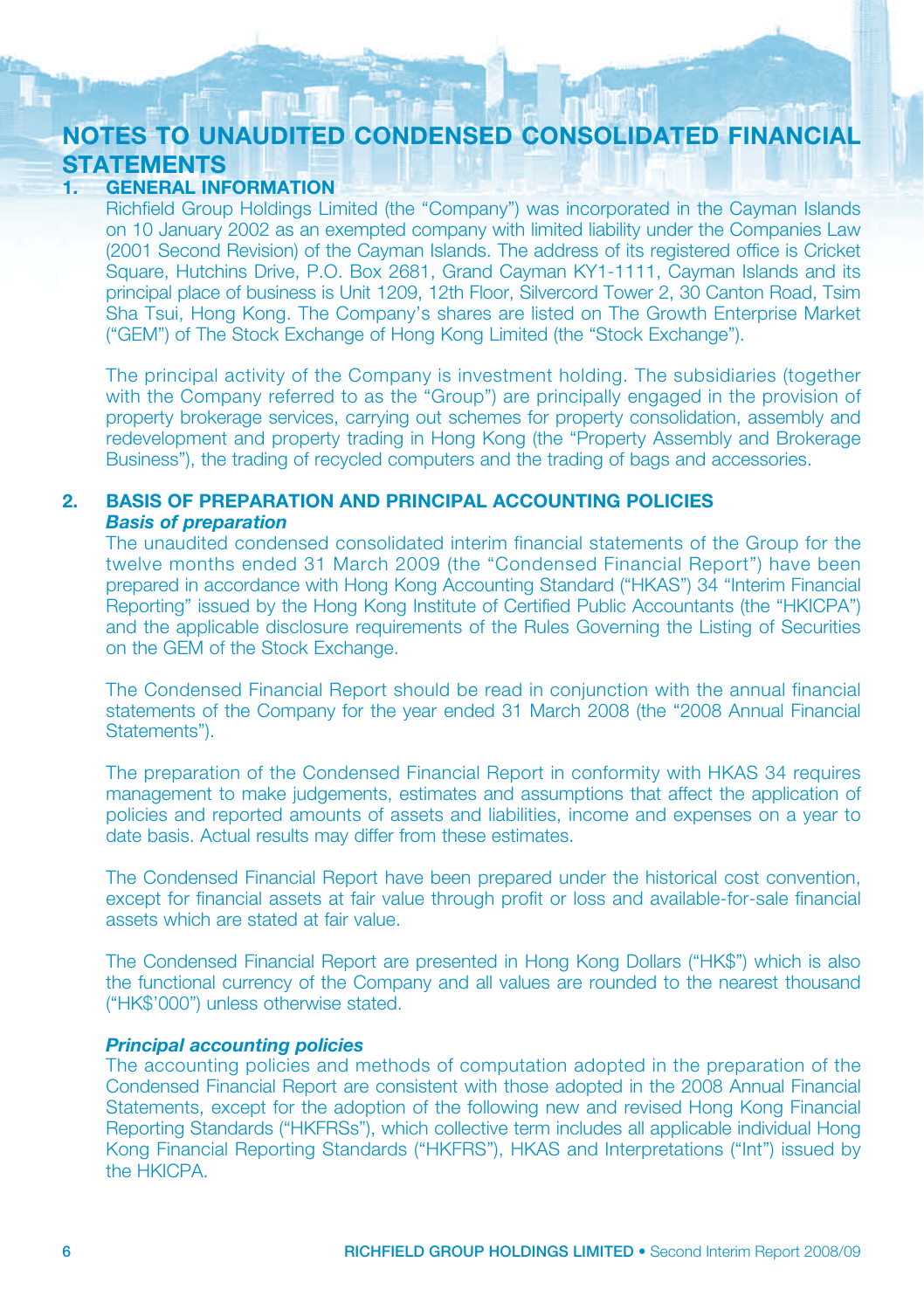HK(IFRIC) – Int 11 **HKFRS 2: Group and Treasury Share Transactions**<br>HK(IFRIC) – Int 12 **HK** Service Concession Arrangements HK(IFRIC) – Int 12 Service Concession Arrangements<br>
HKAS 19 – The Limit on a Defined HKAS 19 – The Limit on a Defined Benefit Asset, Minimum Funding Requirements and Their Interactions<br>
HKAS 39 (Amendments) Reclassification of Financial Assets **Beclassification of Financial Assets** 

There was no material impact on the basis of preparation of the Condensed Financial Report arising from the abovementioned accounting standards.

The Group has not early applied the following new and revised HKFRSs that have been issued but are not yet effective.

| <b>HKAS 1 (Revised)</b>                                  | Presentation of Financial Statements <sup>1</sup>                                                                                      |
|----------------------------------------------------------|----------------------------------------------------------------------------------------------------------------------------------------|
| <b>HKAS 23 (Revised)</b>                                 | Borrowing Costs <sup>1</sup>                                                                                                           |
| <b>HKAS 27 (Revised)</b>                                 | Consolidated and Separate Financial Statements <sup>2</sup>                                                                            |
| <b>HKAS 1, HKAS 32, HKAS 39 &amp;</b>                    | Puttable Financial Instruments and Obligations Arising on                                                                              |
| <b>HKFRS 7 (Amendments)</b>                              | Liquidation $1$                                                                                                                        |
| <b>HKAS 39 (Amendment)</b>                               | Eligible Hedged Items <sup>2</sup>                                                                                                     |
| <b>HKFRS 1 (Revised)</b>                                 | First-time adoption of HKFRSs <sup>2</sup>                                                                                             |
| <b>HKFRS 1 and HKAS 27</b><br>(Amendments)               | Cost of an Investment in a Subsidiary, Jointly Controlled<br>Entity or an Associate                                                    |
| <b>HKFRS 2 (Amendment)</b>                               | Share-based Payment – Vesting Conditions and<br>Cancellations <sup>1</sup>                                                             |
| <b>HKFRS 3 (Revised)</b>                                 | <b>Business Combinations 2</b>                                                                                                         |
| <b>HKFRS 7 (Amendment)</b>                               | Financial Instruments: Disclosures - Improving Disclosures<br>about Financial Instruments <sup>1</sup>                                 |
| <b>HKFRS 8</b>                                           | <b>Operating Segments</b> <sup>1</sup>                                                                                                 |
| $HK(IFRIC) - Int 2$                                      | Members' Shares in Co-operative Entities and Similar<br>Instruments <sup>1</sup>                                                       |
| HK(IFRIC) – Int 9 (Amendment)                            | Reassessment of Embedded Derivatives and HKAS 39<br>Financial Instruments: Recognition and Measurement<br>$-$ Embedded Derivatives $6$ |
| $HK(IFRIC) - Int 13$                                     | <b>Customer Loyalty Programmes 3</b>                                                                                                   |
| $HK(IFRIC) - Int 15$                                     | Agreements for the Construction of Real Estate <sup>1</sup>                                                                            |
| $HK(IFRIC) - Int 16$                                     | Hedges of a Net Investment in a Foreign Operation 4                                                                                    |
| $HK(IFRIC) - Int 17$                                     | Distributions of Non-cash Assets to Owners <sup>2</sup>                                                                                |
| $HK(IFRIC) - Int 18$                                     | Transfers of Assets from Customers <sup>2</sup>                                                                                        |
| Various – Annual Improvements to HKFRS 2008 <sup>5</sup> |                                                                                                                                        |
|                                                          |                                                                                                                                        |

Effective for annual periods beginning on or after 1 January 2009

- 2 Effective for annual periods beginning on or after 1 July 2009
- Effective for annual periods beginning on or after 1 July 2008
- 4 Effective for annual periods beginning on or after 1 October 2008
- 5 Generally effective for annual periods beginning on or after 1 January 2009 unless otherwise stated in the specific HKFRS
- 6 Effective for annual periods ending on or after 30 June 2009

The directors anticipate that all of the pronouncements will be adopted in the Group's accounting policy for the first period beginning after the effective date of the pronouncement.

The directors of the Company are currently assessing the impact of these HKFRSs but are not yet in a position to state whether they would have material financial impact on the Condensed Financial Report.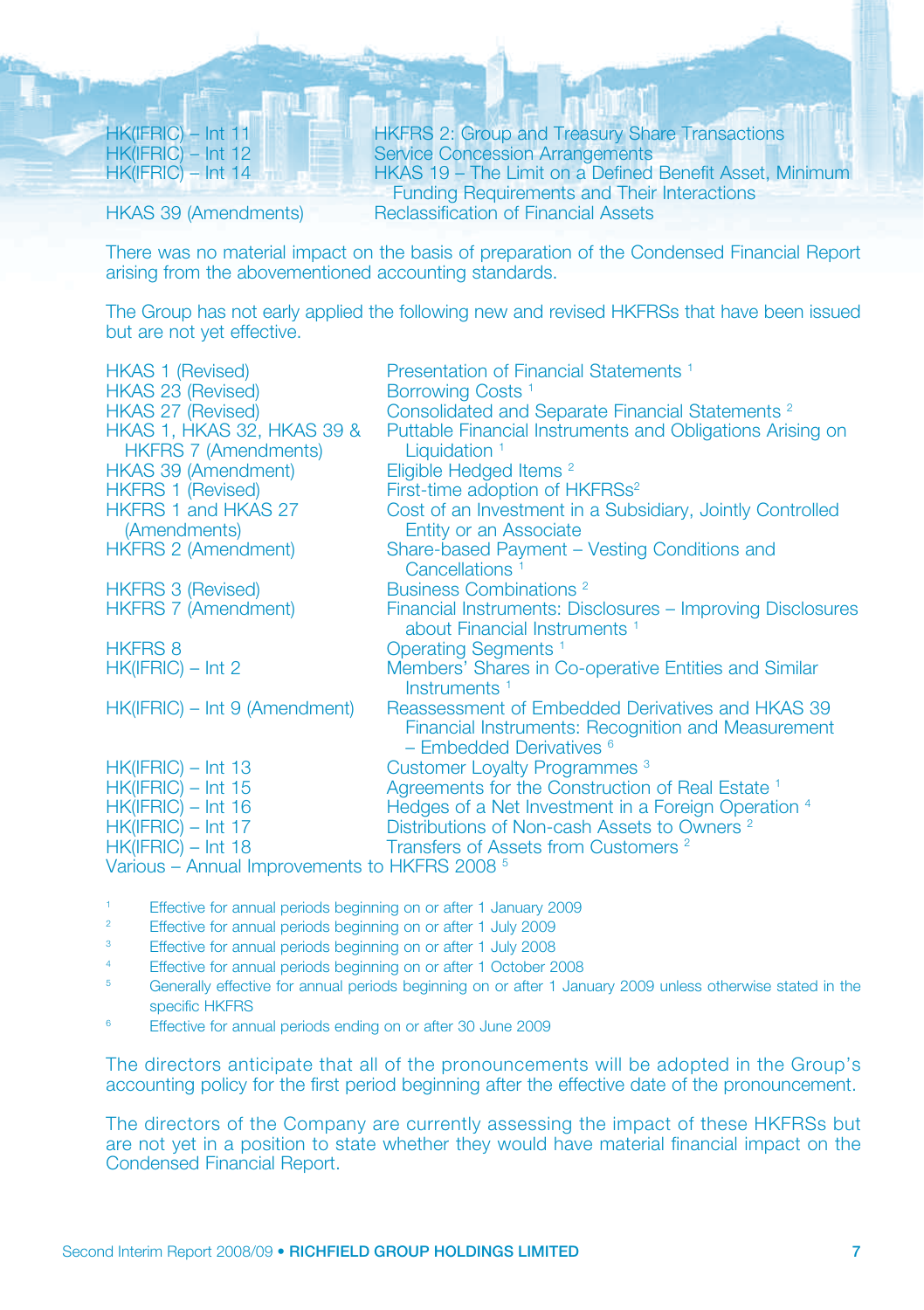## **3. SEGMENT INFORMATION**

#### *Primary reporting format – business segments*

The Group's operating businesses are structured and managed separately according to the nature of their operations and the products and services they provide. Each of the Group's business segments represents a strategic business unit that offers products and services which are subject to risks and returns that are different from those of the other business segments. Details of the business segments are summarised as follows:

- (a) the Property Assembly and Brokerage Business, details of which have been set out in note 1;
- (b) Trading of bags and accessories segment represents the selling of bags and accessories via retail shops, department store counters, overseas agents and distributors:
- (c) Trading of recycled computers segment (the "Recycled Computer Business"); and

|                                                       | <b>Twelve months ended 31 March</b> |                                                                |                          |                 |                 |                 |                |                 |                   |                    |
|-------------------------------------------------------|-------------------------------------|----------------------------------------------------------------|--------------------------|-----------------|-----------------|-----------------|----------------|-----------------|-------------------|--------------------|
|                                                       |                                     | <b>Trading of bags</b><br><b>Property Assembly</b><br>Recycled |                          |                 |                 |                 |                |                 |                   |                    |
|                                                       | and Brokerage Business              |                                                                | <b>Computer Business</b> |                 | and accessories |                 | Corporate      |                 | Total             |                    |
|                                                       | 2009                                | 2008                                                           | 2009                     | 2008            | 2009            | 2008            | 2009           | 2008            | 2009              | 2008               |
|                                                       | (Unaudited)                         | (Audited)                                                      | (Unaudited)              | (Audited)       | (Unaudited)     | (Audited)       | (Unaudited)    | (Audited)       | (Unaudited)       | (Audited)          |
|                                                       | <b>HKS'000</b>                      | <b>HK\$'000</b>                                                | <b>HK\$'000</b>          | <b>HK\$'000</b> | <b>HKS'000</b>  | <b>HK\$'000</b> | <b>HKS'000</b> | <b>HK\$'000</b> | <b>HK\$'000</b>   | <b>HK\$'000</b>    |
| Segment revenue:<br>Turnover for external             |                                     |                                                                |                          |                 |                 |                 |                |                 |                   |                    |
| customers                                             | 46,948                              | 80,687                                                         | 15,595                   | 31,062          | 2,956           | 31,406          | ۳              | ÷               | 65,499            | 143,155            |
| Segment results                                       | 16,083                              | 36,340                                                         | (3,359)                  | (2,928)         | (79)            | 124             | (2, 553)       | (367)           | 10,092            | 33,169             |
| <b>Unallocated revenue</b><br><b>Unallocated cost</b> |                                     |                                                                |                          |                 |                 |                 |                |                 | 3,494<br>(4, 327) | 6,119<br>(2,548)   |
| Operating profit                                      |                                     |                                                                |                          |                 |                 |                 |                |                 | 9,259             | 36,740             |
| Finance costs                                         |                                     |                                                                |                          |                 |                 |                 |                |                 |                   | (2,587)            |
| Profit before income tax<br>Income tax expense        |                                     |                                                                |                          |                 |                 |                 |                |                 | 9,259<br>(3,073)  | 34,153<br>(6, 496) |
| Profit for the period                                 |                                     |                                                                |                          |                 |                 |                 |                |                 | 6,186             | 27,657             |

(d) the corporate segment represents investment holding.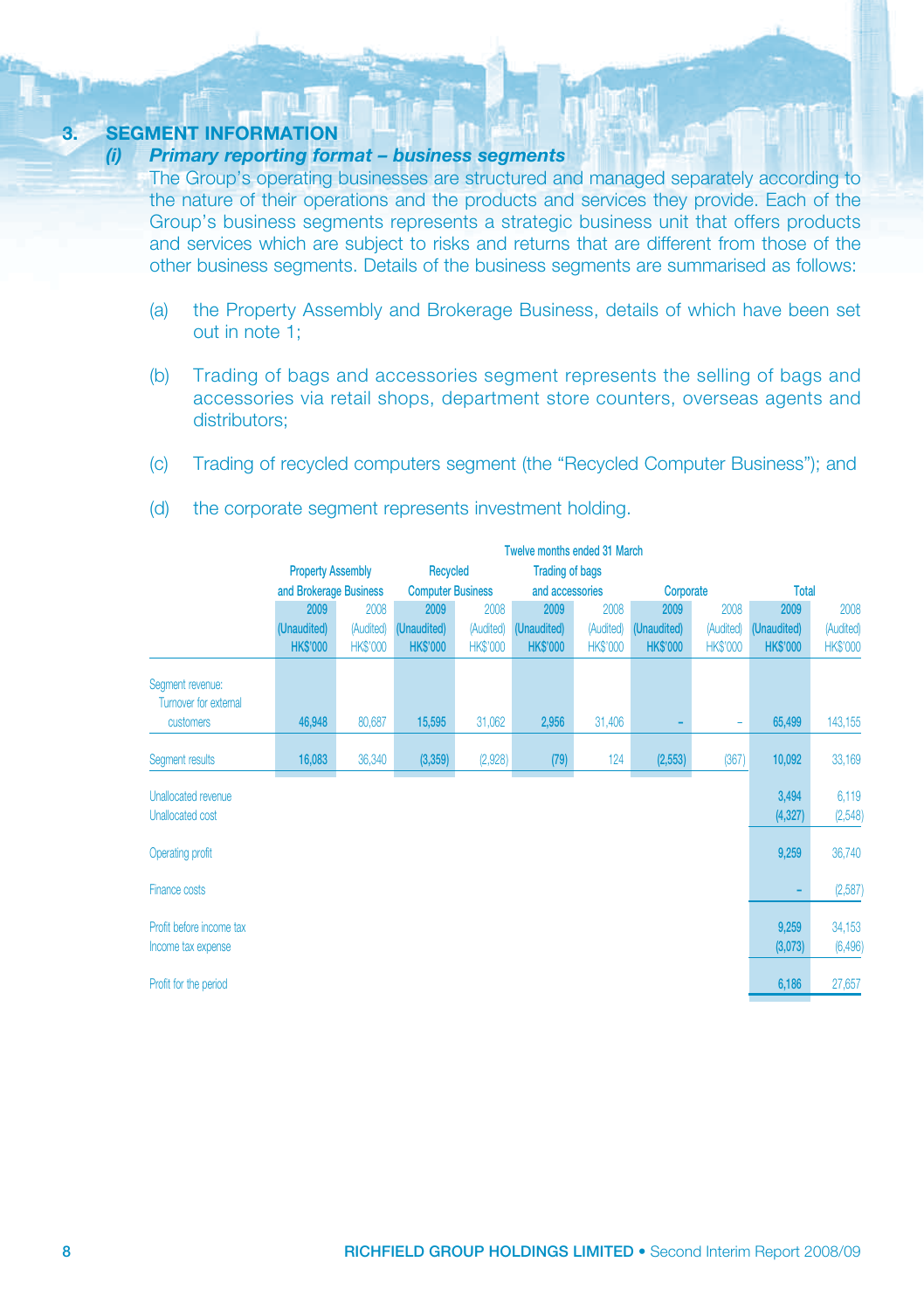#### *(ii) Secondary reporting format – geographical segments*

The following table provides an analysis of the Group's sales by geographical market, irrespective of the origin of the goods and services.

Sales revenue by geographical markets:

|               |                 | <b>Twelve months ended</b> |  |  |
|---------------|-----------------|----------------------------|--|--|
|               |                 | 31 March                   |  |  |
|               | 2009            | 2008                       |  |  |
|               | (Unaudited)     | (Audited)                  |  |  |
|               | <b>HK\$'000</b> | <b>HK\$'000</b>            |  |  |
| Hong Kong     | 65,499          | 137,304                    |  |  |
| <b>Others</b> |                 | 5,851                      |  |  |
|               | 65,499          | 143,155                    |  |  |

#### **4. REVENUE AND OTHER INCOME**

Revenue represents the net invoiced value of goods sold and net value of services rendered, after allowances for returns and trade discounts. All significant transactions amongst the companies comprising the Group have been eliminated on consolidation. Revenue recognised during the period is as follows:

|                                                                                                  |                                        | <b>Twelve months ended</b><br>31 March | Three months ended<br>31 March         |                                        |
|--------------------------------------------------------------------------------------------------|----------------------------------------|----------------------------------------|----------------------------------------|----------------------------------------|
|                                                                                                  | 2009<br>(Unaudited)<br><b>HK\$'000</b> | 2008<br>(Audited)<br><b>HK\$'000</b>   | 2009<br>(Unaudited)<br><b>HK\$'000</b> | 2008<br>(Unaudited)<br><b>HK\$'000</b> |
| Revenue<br>Sales of goods<br>Sales of properties<br>Commission income                            | 18,551<br>46,948                       | 62,468<br>21,014<br>59,673             | 4,793<br>61                            | 4,900<br>11,845<br>28,799              |
|                                                                                                  | 65,499                                 | 143,155                                | 4,854                                  | 45,544                                 |
| Other income<br>Interest income<br>Dividend income<br>Exchange gain, net<br><b>Sundry income</b> | 3,494<br>465<br>242                    | 6,020<br>99<br>693                     | 811<br>134<br>(106)<br>5               | 1,494<br>99<br>119                     |
|                                                                                                  | 4,201                                  | 6,812                                  | 844                                    | 1,712                                  |
|                                                                                                  | 69,700                                 | 149,967                                | 5,698                                  | 47,256                                 |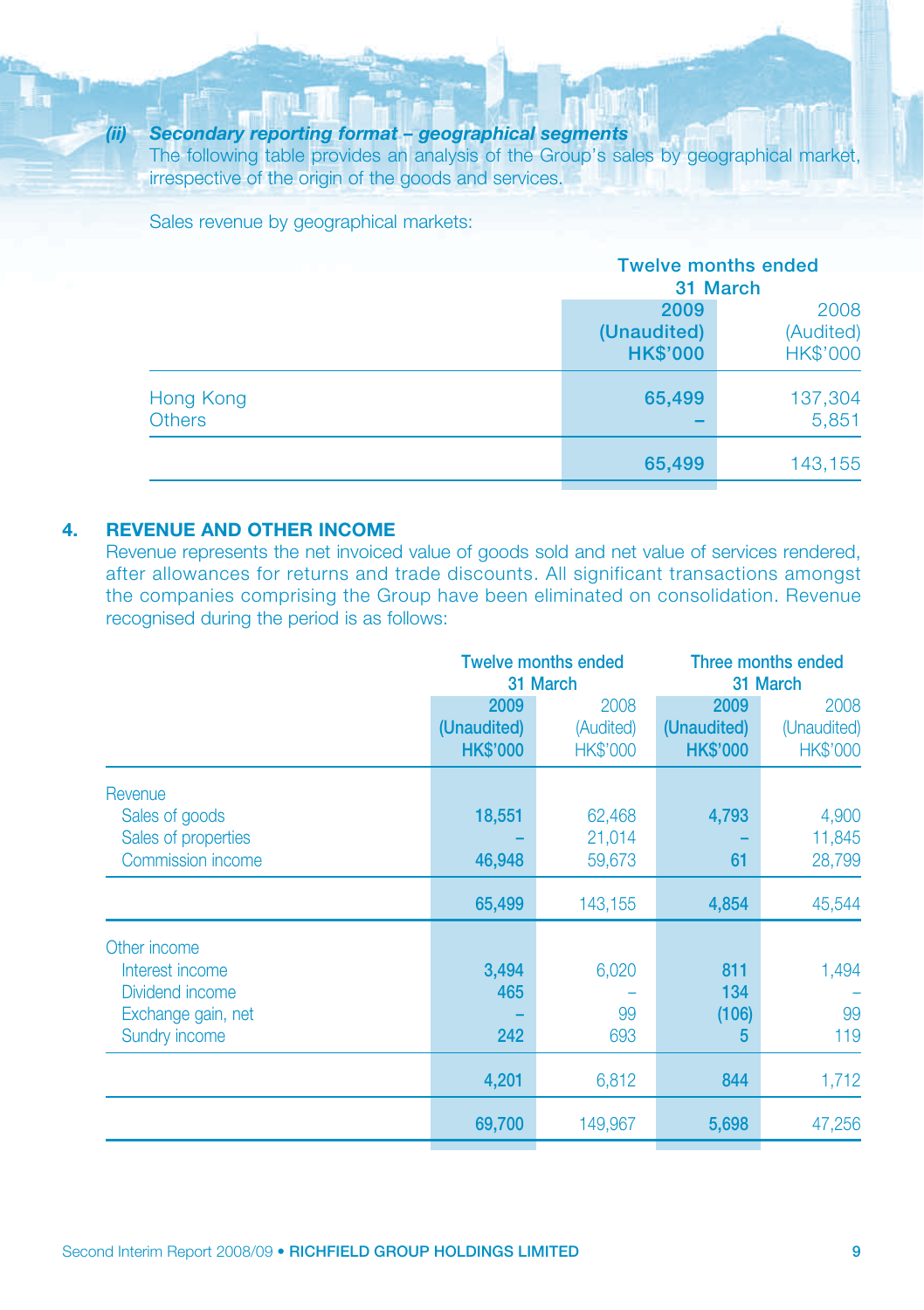#### **5. PROFIT/(LOSS) BEFORE INCOME TAX**

The Group's profit/(loss) before income tax is arrived at after charging and crediting the following:

|                                                                                                                                                                             |                                        | <b>Twelve months ended</b><br>31 March | Three months ended<br>31 March         |                                        |  |
|-----------------------------------------------------------------------------------------------------------------------------------------------------------------------------|----------------------------------------|----------------------------------------|----------------------------------------|----------------------------------------|--|
|                                                                                                                                                                             | 2009<br>(Unaudited)<br><b>HK\$'000</b> | 2008<br>(Audited)<br><b>HK\$'000</b>   | 2009<br>(Unaudited)<br><b>HK\$'000</b> | 2008<br>(Unaudited)<br><b>HK\$'000</b> |  |
| Fair value loss on financial assets at fair value<br>through profit or loss<br>Effective interest expense on convertible bonds<br>Reversal of effective interest expense on | 4,327                                  | 367<br>2,587                           | 1,707                                  | 367                                    |  |
| promissory notes<br>Depreciation                                                                                                                                            | 558                                    | 411                                    | 164                                    | (4,380)<br>97                          |  |

#### **6. INCOME TAX EXPENSE**

Hong Kong profits tax has been provided at the rate of 16.5% (three and twelve months ended 31 March 2008: 17.5%) on the estimated assessable profit arising in Hong Kong for the current period. Taxes on profits assessable in other jurisdictions have been calculated at the rates of tax prevailing in the places in which the Group operates, based on existing legislation, interpretation and practices in respect thereof.

Deferred tax had not been provided for the Group because the Group had no significant temporary differences at the balance sheet date (31 March 2008: Nil).

#### **7. DIVIDENDS**

The Board does not recommend the payment of an interim dividend for the twelve months ended 31 March 2009 (twelve months ended 31 March 2008: HK0.717 cent).

#### **8. EARNINGS/(LOSS) PER SHARE**

The calculations of basic (loss)/earnings per share for the three and twelve months ended 31 March 2009 are based on the unaudited consolidated loss of HK\$8,764,000 and profit of HK\$6,186,000 attributable to equity holders of the Company for the three and twelve months ended 31 March 2009 respectively (three and twelve months ended 31 March 2008: a profit of HK\$16,975,000 and HK\$27,657,000 respectively) and on the weighted average number of 2,928,500,000 shares during the three and twelve months ended 31 March 2009 (three and twelve months ended 31 March 2008: 2,928,500,000 shares and 2,605,781,421 shares respectively).

Diluted earnings per share for the three and twelve months ended 31 March 2009 and the corresponding periods in 2008 are not disclosed as no dilutive events existed during those periods.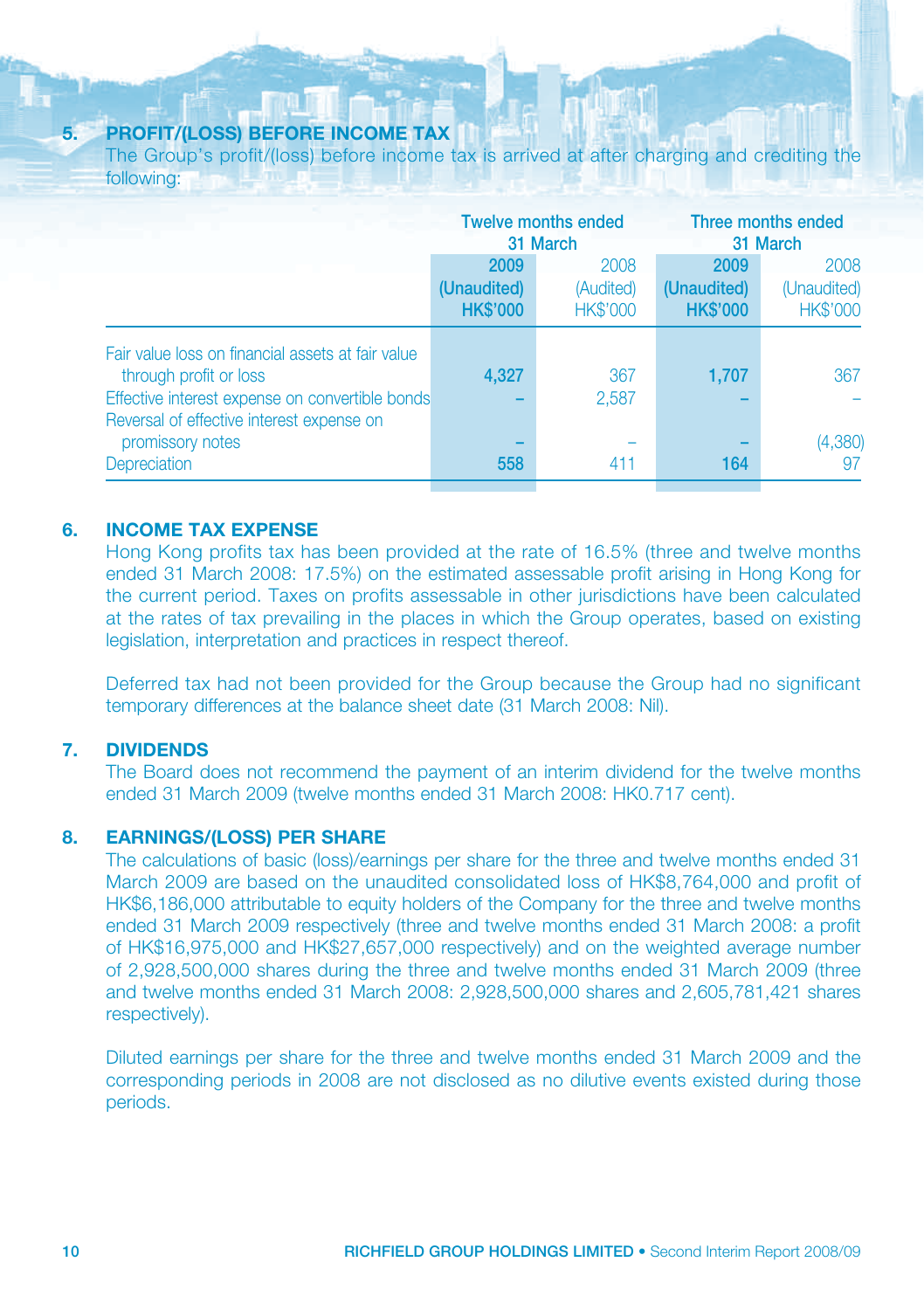#### **9. GOODWILL/AMOUNT DUE FROM A SHAREHOLDER**

Goodwill arose from the acquisition of Richfield Realty Limited ("Richfield Realty") and Maxitech System Company Limited in previous years. The net carrying amount of goodwill can be analysed as follows:

|                                                                                                                                                                                           | 31 March<br>2009<br>(Unaudited)<br><b>HK\$'000</b> | 31 March<br>2008<br>(Audited)<br><b>HK\$'000</b> |
|-------------------------------------------------------------------------------------------------------------------------------------------------------------------------------------------|----------------------------------------------------|--------------------------------------------------|
| Net carrying amount at 1 April<br>Arising from the acquisition of a subsidiary<br>Adjustment based on settlement agreement<br>Impairment loss on the Recycled Computer<br><b>Business</b> | 156,200<br>317,800                                 | 3,555<br>156,200<br>(3,555)                      |
| Net carrying amount at the end of period/year<br>attributable to the Property Assembly and<br><b>Brokerage Business</b>                                                                   | 474.000                                            | 156,200                                          |

The amount due from a shareholder as at 31 March 2008 arose from the shortfall of the results of a subsidiary over its guaranteed results. Details of the balance have been set out in the Company's 2008 Annual Financial Statements.

Pursuant to the settlement agreement dated 12 June 2008 (the "Settlement Agreement") as supplemented by another supplemental agreement (the "Supplemental Agreement") entered into between the shareholder and the Company dated 17 July 2008 (collectively referred to as the "Settlement Agreements") and pursuant to the resolution for the approval of the Settlement Agreements in the extraordinary general meeting (the "EGM") held on 25 August 2008, the repayment for the amount due from one of the shareholders is now compensated by a new guaranteed profit of Richfield Realty. Details of which have been set out in the Company's announcement dated 13 June 2008 and 28 July 2008.

As the Settlement Agreements together with the sales and purchase agreement dated 10 April 2007 (the "Acquisition Agreement") for the acquisition of Richfield Realty (the "Acquisition") are constituted as one transaction as a whole and therefore are read together for the Acquisition. As a result, goodwill arising from the Acquisition amounted to HK\$474,000,000 as at 31 March 2009.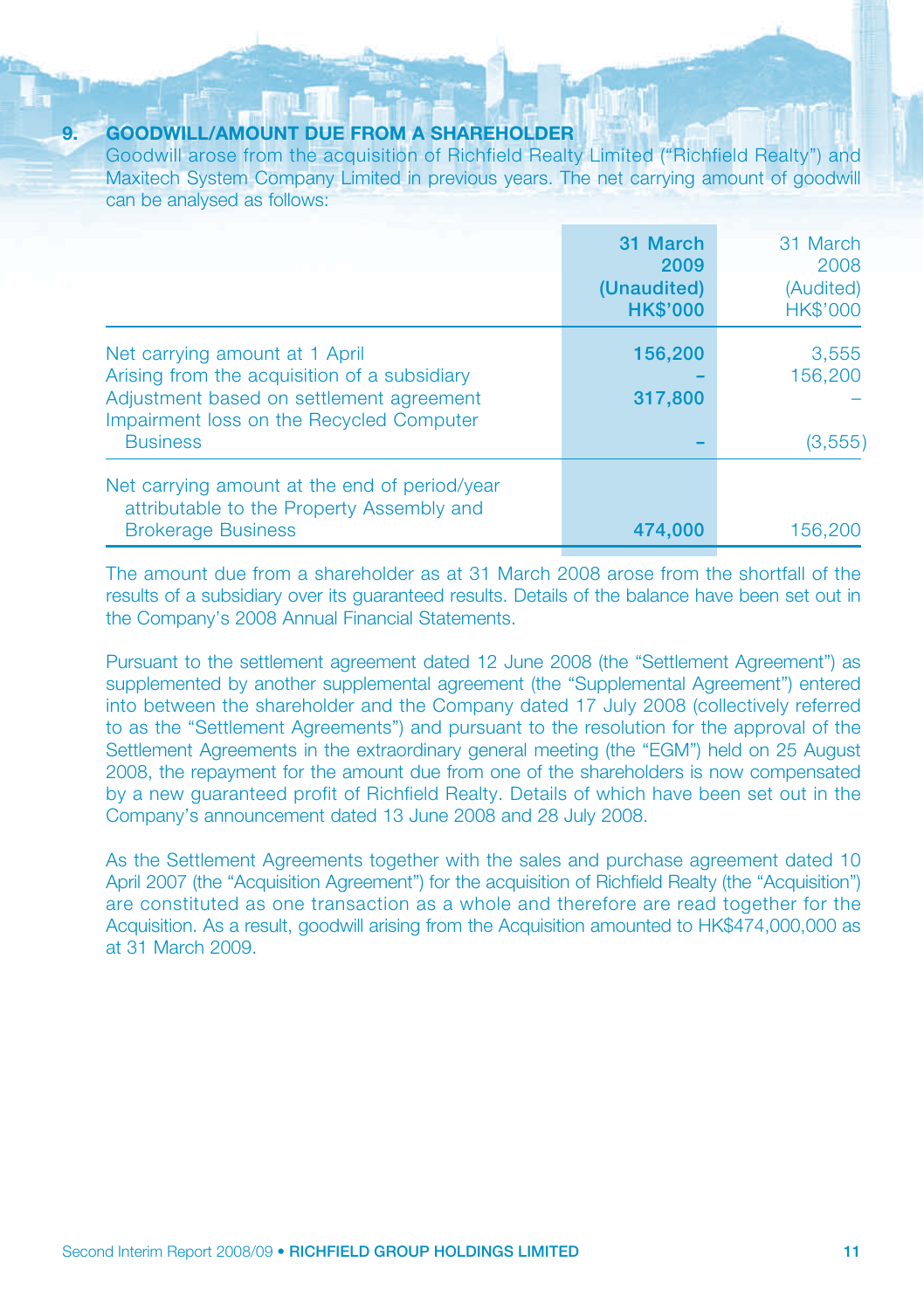#### **10. TRADE RECEIVABLES**

For the trading of bags and accessories and the Recycled Computer Business, the Group's trading terms with its trade customers are mainly on credit, which generally have credit terms of up to 90 days (31 March 2008: 90 days). For the Property Assembly and Brokerage Business, the Group generally allows a credit period from 1 month to 3 years to its customers, in accordance with the terms of the mutual agreements after individual negotiations. The Group seeks to maintain strict control over its outstanding receivables to minimise credit risk. Overdue balances are reviewed regularly by senior management.

men

Ageing analysis of the Group's trade receivables as at the balance sheet dates based on the invoice dates is as follows:

|                                                                | 31 March<br>2009<br>(Unaudited)<br><b>HK\$'000</b> | 31 March<br>2008<br>(Audited)<br><b>HK\$'000</b> |
|----------------------------------------------------------------|----------------------------------------------------|--------------------------------------------------|
| Within 90 days<br>91-180 days<br>181-365 days<br>Over 365 days | 554<br>294<br>1,243<br>4,277                       | 39,108<br>278<br>673                             |
|                                                                | 6,368                                              | 40,059                                           |

#### **11. TRADE PAYABLES**

Ageing analysis of the Group's trade payables as at the balance sheet dates based on the invoice dates is as follows:

|                                               | 31 March<br>2009<br>(Unaudited)<br><b>HK\$'000</b> | 31 March<br>2008<br>(Audited)<br><b>HK\$'000</b> |
|-----------------------------------------------|----------------------------------------------------|--------------------------------------------------|
| Within 90 days<br>91-180 days<br>181-365 days |                                                    | 15,317<br>600                                    |
| Over 365 days                                 | 2,051                                              | 473                                              |
|                                               | 2,051                                              | 16,390                                           |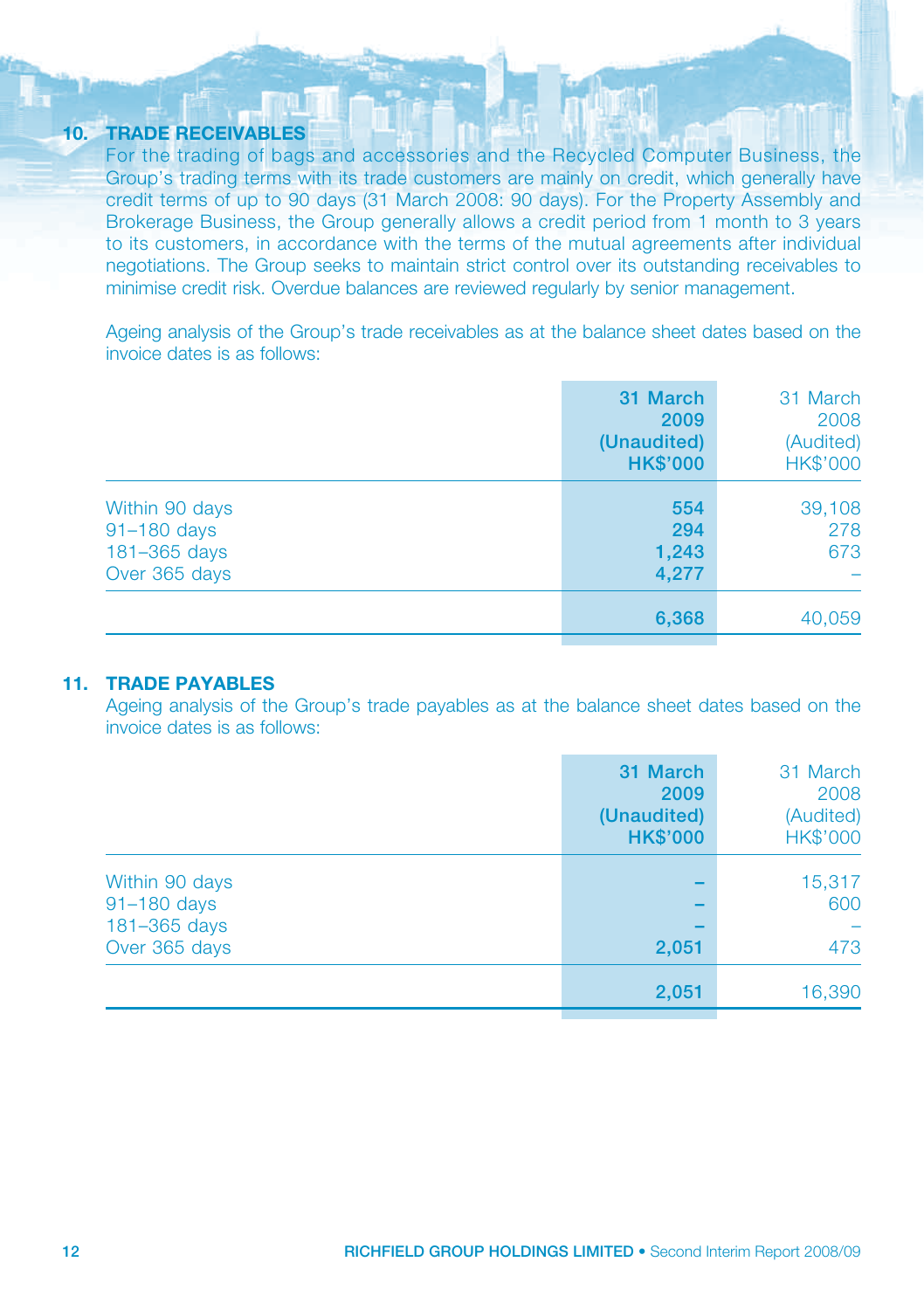| <b>12. SHARE CAPITAL</b>                                             |                         |                                |
|----------------------------------------------------------------------|-------------------------|--------------------------------|
|                                                                      | <b>Number of shares</b> | (Unaudited)<br><b>HK\$'000</b> |
| <b>Authorised</b><br>10,000,000,000 ordinary shares of HK\$0.01 each | 10,000,000,000          | 100,000                        |
| <b>Issued and fully paid</b><br>At 1 April 2008 and 31 March 2009    | 2,928,500,000           | 29,285                         |

The Company has a share option scheme for the directors and eligible employees and consultants of the Group. There were no outstanding share options at the beginning and end of the period.

During the period, no share options were granted and exercised.

#### **13. RELATED PARTY TRANSACTIONS**

The Group had the following material transactions with its related parties during the period and the balances with the related parties at the end of the periods:

|                                                                     | <b>Twelve months ended</b><br>31 March |                 | Three months ended<br>31 March           |                                |
|---------------------------------------------------------------------|----------------------------------------|-----------------|------------------------------------------|--------------------------------|
|                                                                     | 2009                                   | 2008            | 2009                                     | 2008                           |
|                                                                     | (Unaudited)<br><b>HK\$'000</b>         | <b>HK\$'000</b> | (Audited) (Unaudited)<br><b>HK\$'000</b> | (Unaudited)<br><b>HK\$'000</b> |
| Operating lease rental expenses<br>in respect of office premises to |                                        | 722             | 241                                      |                                |
| a related company                                                   | 940                                    |                 |                                          | 231                            |

The Group entered into two lease agreements with a related company, in which a director of a subsidiary of the Group has beneficial interests, on terms mutually agreed by both parties.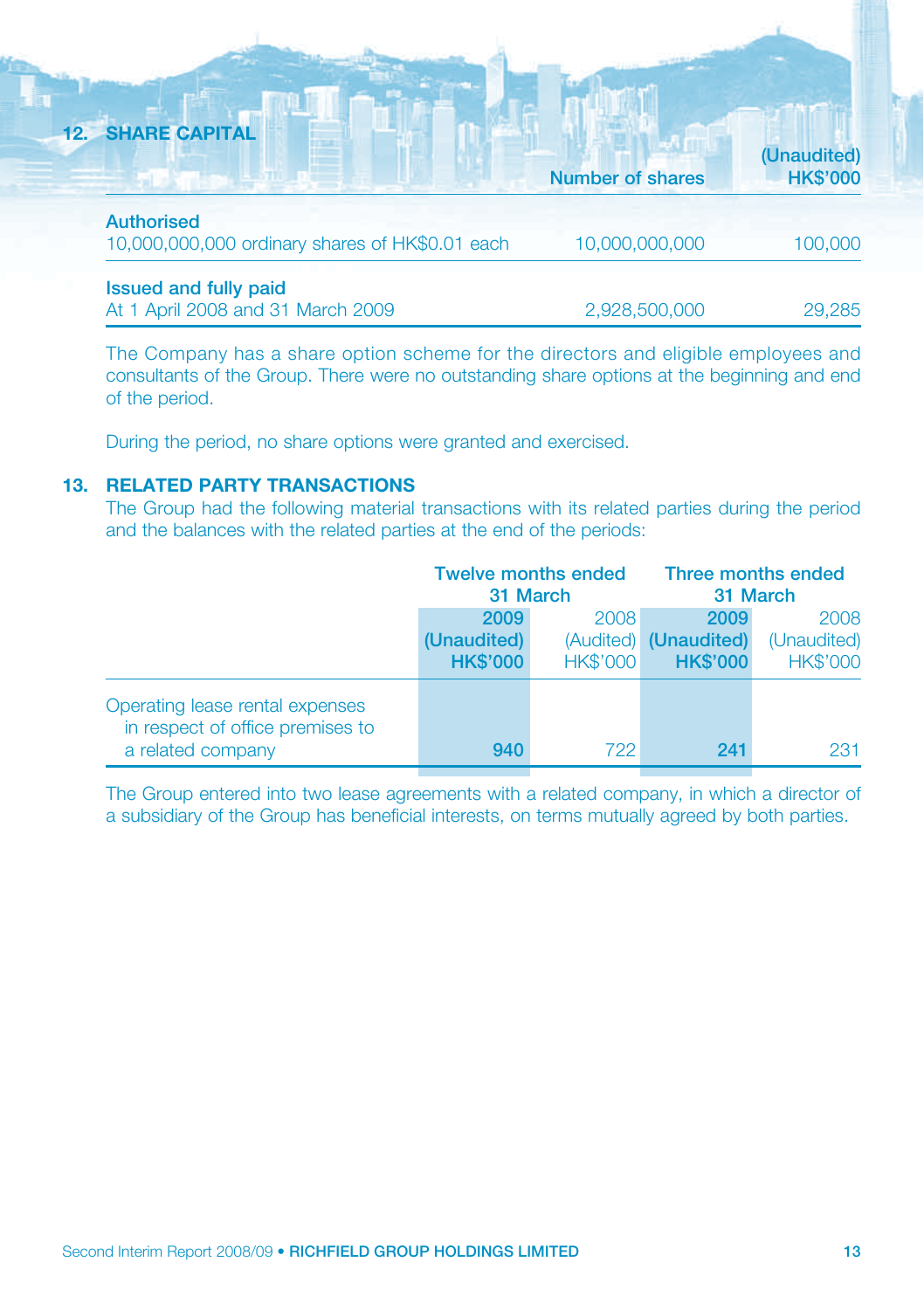## **INTERIM DIVIDEND**

The Board does not recommend the payment of an interim dividend for the twelve months ended 31 March 2009 (twelve months ended 31 March 2008: HK0.717 cent).

## **MANAGEMENT DISCUSSION AND ANALYSIS**

The Group is principally engaged in the provision of property brokerage services, carrying out schemes for property consolidation, assembly and redevelopment, property trading in Hong Kong, trading of recycled computers and trading of bags and accessories.

The Group is also currently engaged in property assembly schemes for approximately 109 redevelopment projects in Hong Kong. Those engaged projects are all residential and commercial properties which are located in Hong Kong Island and Kowloon.

The bags sold by the Group consist principally of business bags, sports bags, backpacks, handbags and wallets. The accessories sold by the Group include belts, watches, spectacles and umbrellas. The trading of recycled computers by the Group includes PCs, laptops and computer parts (such as RAM modules, LCD panels, hard disks, DVD-ROMs, plastic covers, and keyboards etc.).

## **FINANCIAL REVIEW**

#### **RESULTS**

During the twelve months ended 31 March 2009, the Group recorded a turnover of approximately HK\$65,499,000, representing a decrease of approximately 54% compared with the corresponding period last year of approximately HK\$143,155,000. The decrease in turnover was mainly attributed to the decrease in turnover of the business of trading of recycled computers and trading of bags and accessories. In respect of the Property Assembly and Brokerage Business, it contributes approximately HK\$46,948,000 to the turnover of the Group for the period and this represents a decrease of approximately 42% compared with the corresponding period last year of approximately HK\$80,687,000 because of the adverse market condition since the financial crisis in mid of 2008.

Profit before income tax of the Group for the twelve months ended 31 March 2009 was approximately HK\$9,259,000, representing a decrease of approximately 73% when compared with the corresponding period last year of approximately HK\$34,153,000. Due to the decrease of turnover for the period ended 31 March 2009, profit attributable to equity holders for the period was decreased to approximately HK\$6,186,000 compared with that of approximately HK\$27,657,000 for the corresponding period last year.

#### **LIQUIDITY, FINANCIAL RESOURCES AND CAPITAL STRUCTURE**

During the twelve months ended 31 March 2009, the Group mainly financed its operations with its own working capital.

As at 31 March 2009, the Group had net current assets of approximately HK\$265,349,000 (31 March 2008: approximately HK\$623,978,000), including cash and bank balances of approximately HK\$206,892,000 (31 March 2008: approximately HK\$245,107,000).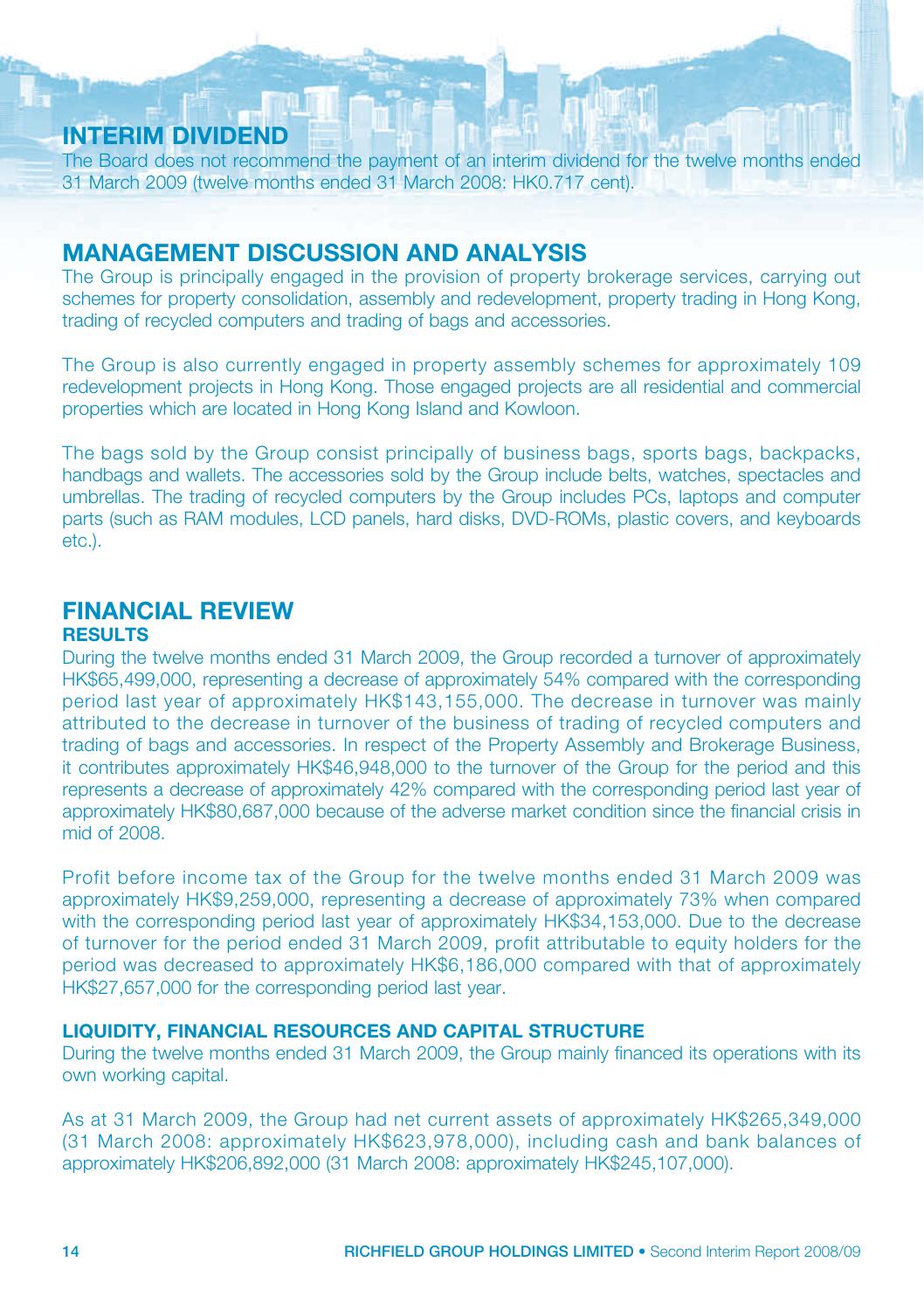#### As at 31 March 2009, the Group had no secured loans (31 March 2008: Nil).

As at 31 March 2009, the gearing ratio (defined as the ratio between total bank borrowings and total assets) was zero (31 March 2008: zero), since the Group has no bank borrowings.

There is no material change in capital structure of the Company during the twelve months ended 31 March 2009.

#### **SIGNIFICANT INVESTMENT HELD, MATERIAL ACQUISITIONS OR DISPOSALS OF SUBSIDIARIES AND AFFILIATED COMPANIES, AND FUTURE PLANS FOR MATERIAL INVESTMENTS OR CAPITAL ASSETS**

Save for those disclosed in this second interim report, there were no significant investment held, material acquisitions or disposals of subsidiaries and affiliated companies during the twelve months ended 31 March 2009 and there is no plan for material investments or capital assets as at the date of this second interim report.

#### **CONTINGENT LIABILITIES**

The Group had no material contingent liabilities as at 31 March 2009.

#### **LEASE AND CONTRACTED COMMITMENTS**

The Group leases certain of its office premises and warehouses under non-cancellable operating lease arrangements with lease terms ranging from one to three years.

At 31 March 2009, the Group had total future minimum lease payments in respect of noncancellable operating leases falling due as follows:

|                                                                                            | 31 March<br>2009<br>(Unaudited)<br><b>HK\$'000</b> | 31 March<br>2008<br>(Audited)<br>HK\$'000 |
|--------------------------------------------------------------------------------------------|----------------------------------------------------|-------------------------------------------|
| Land and buildings expiring:<br>Within one year<br>In the second to fifth years, inclusive | 1,367<br>478                                       | 719<br>161                                |
|                                                                                            | 1,845                                              | 880                                       |

Save for the above commitment, as at 31 March 2009, neither the Group nor the Company had any other significant commitments.

#### **FOREIGN EXCHANGE EXPOSURE**

The Group's income and expenditure during the twelve months ended 31 March 2009 were denominated in United States dollars ("US\$"), HK dollars ("HK\$") and Renminbi ("RMB"), and most of the assets and liabilities as at 31 March 2009 were denominated in HK\$. Accordingly, the Board is of the view that, to certain extent, the Group is exposed to foreign currency exchange risk. For the US\$ foreign exchange exposure, the Board believes the exposure is small as the exchange rate of US\$ to HK\$ is comparatively stable. However, the Group is exposed to RMB foreign exchange exposure and fluctuation of exchange rates of RMB against HK\$ could affect the Group's results of operations. During the period under review, no hedging transaction or arrangement was made.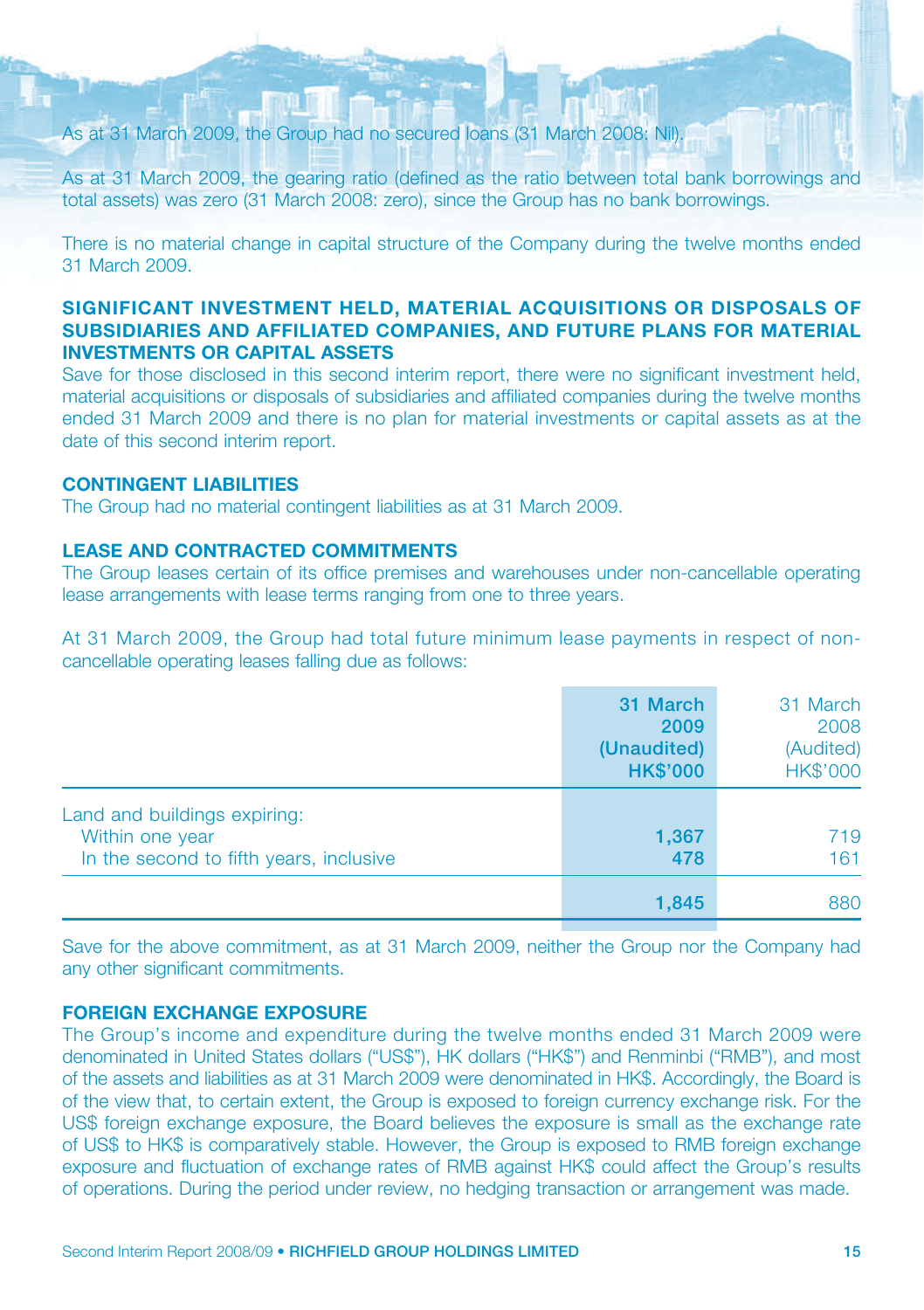#### **TREASURY POLICIES**

The Group adopts a conservative approach towards its treasury policies. The Group strives to reduce exposure to credit risk by performing ongoing credit evaluations of the financial conditions of its customers. To manage liquidity risk, the Board closely monitors the Group's liquidity position to ensure that the liquidity structure of the Group's assets, liabilities and commitments can meet its funding requirements.

#### **SEGMENT INFORMATION**

#### *Business segments*

#### Property assembly and brokerage

Property assembly and brokerage comprised of provision of property brokerage services, carrying out schemes for property consolidation, assembly and redevelopment and property trading. Property assembly and brokerage represents approximately 72% of the total turnover which amounts to approximately HK\$46,948,000 (31 March 2008: approximately HK\$80,687,000).

#### Trading of recycled computer

Trading of recycled computer comprised of trading and distribution of recycled computers and related accessories. Trading of recycled computers represents approximately 24% of the total turnover which amounts to approximately HK\$15,595,000 (31 March 2008: approximately HK\$31,062,000).

#### Trading of bags and accessories

Trading of bags and accessories comprised of retail sales and wholesale to agents and distributors. Trading of bags and accessories represents approximately 4% of the total turnover which amounts to approximately HK\$2,956,000 (31 March 2008: approximately HK\$31,406,000).

#### Geographical segments

For the twelve months ended 31 March 2009, the whole turnover of approximately HK\$65,499,000 was for Hong Kong and it was decreased significantly by approximately 54% as compared to the total turnover of previous corresponding period of HK\$143,155,000. The decrease was mainly attributed to the decrease in turnover from the trading of recycled computers and trading of bags and accessories.

Please refer to note 3 to the unaudited condensed consolidated financial statements of this second interim report for details on business and geographical segments.

#### **EMPLOYEES AND REMUNERATION POLICIES**

As at 31 March 2009, the Group had 96 (31 March 2008: 101) employees, including directors of the Company. Total staff costs (including directors' emoluments) were approximately HK\$18,689,000 for the twelve months ended 31 March 2009 as compared to approximately HK\$12,871,000 for the twelve months ended 31 March 2008. Remuneration is determined with reference to market terms and the performance, qualification and experience of individual employee. Year-end bonus based on individual performance will be paid to employees as recognition of and reward for their contributions. Other benefits include contributions to statutory mandatory provident fund scheme to its employees in Hong Kong and share option scheme.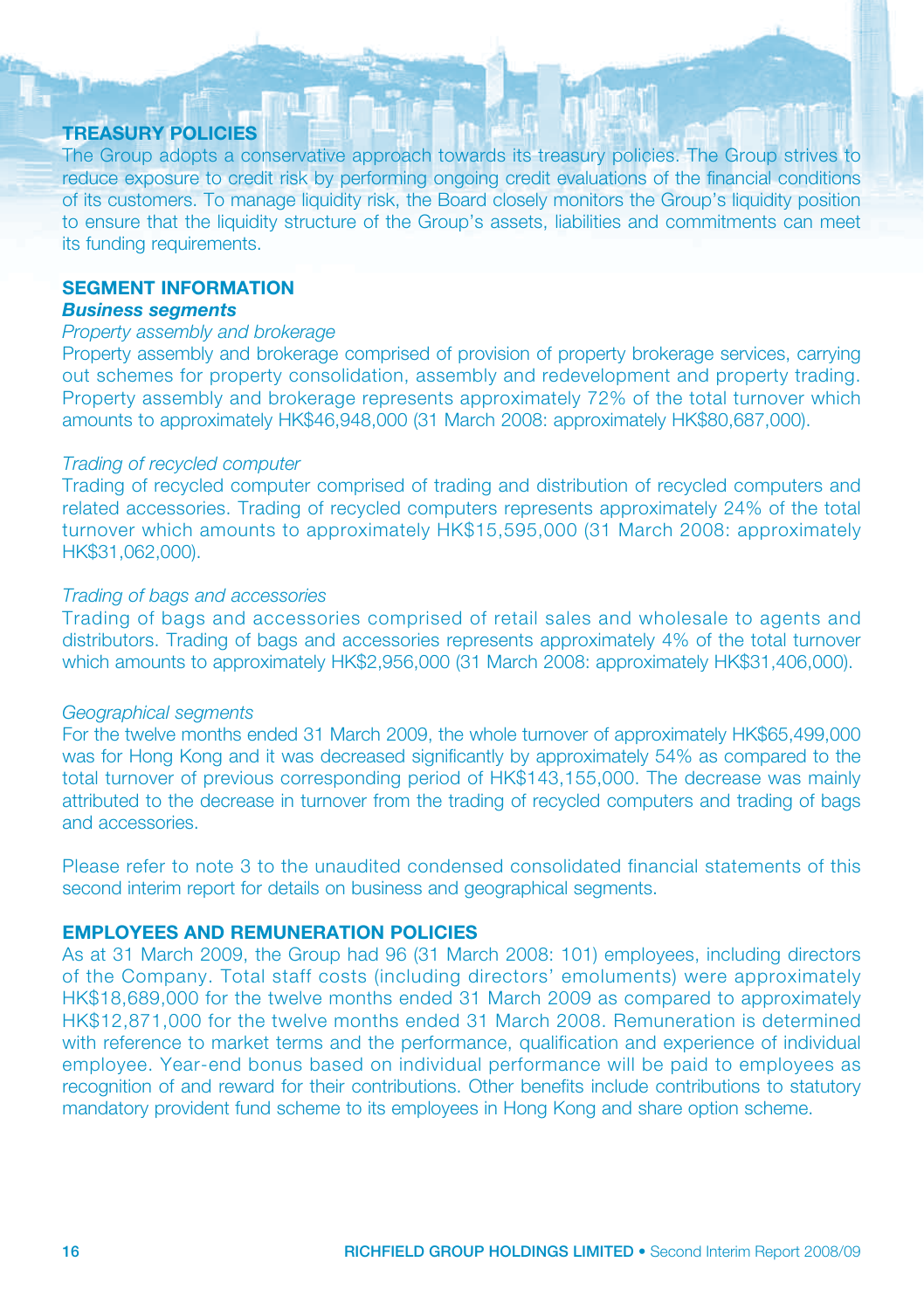## **BUSINESS REVIEW**

During the twelve months ended 31 March 2009, despite of the deterioration of the local economy and property market, the Group continued to expand its core business, the provision of property assembly, brokerage and trading of property. Turnover from the Property Assembly and Brokerage Business for the twelve months ended 31 March 2009 was approximately HK\$46,948,000, representing a decrease of approximately 42% (31 March 2008: approximately HK\$80,687,000). Operating profit for the Property Assembly and Brokerage Business was approximately HK\$16,083,000 which was decreased by approximately 56% compared with that of approximately HK\$36,340,000 for the corresponding period last year.

During the period under review, the Group has completed 7 major assembly projects, which are mainly located in the densely populated areas in Hong Kong Island and Kowloon, such as Causeway Bay, Western District, Sham Shui Po, etc., with the total contract sum and the total gross profit of approximately HK\$501,330,000 and approximately HK\$30,000,000 respectively.

As at 31 March 2009, the Group had approximately 109 property assembly projects in progress with a total site area of approximately 1,000,000 square feet. Among those projects in progress, approximately 43 projects are located in Hong Kong Island, mainly in the Mid-Levels, Sheung Wan, Causeway Bay, Western District, Shau Kei Wan and Quarry Bay. Approximately 66 projects are located in Kowloon, mainly in Sham Shui Po, Mong Kok, Kwun Tong, Tai Kok Tsui, Ho Man Tin and To Kwa Wan.

The business of trading of recycled computers contributed approximately HK\$15,595,000 to the Group's turnover for the twelve months ended 31 March 2009, representing approximately 24% of the Group's turnover for the reporting period and a substantial decrease compared with the corresponding period last year (31 March 2008: approximately HK\$31,062,000). An operating loss of approximately HK\$3,359,000 was recorded for the reporting period. The operating loss and the decrease in turnover in this sector for the twelve months ended 31 March 2009 were mainly caused by the fierce competitions in Hong Kong and China markets, and the rising operating costs. In addition, the demand of recycled computers continued to shrink as the price difference between new and recycled computers was reducing.

The trading business of bags and accessories recorded a turnover and operating loss of approximately HK\$2,956,000 and approximately HK\$79,000 respectively for the twelve months ended 31 March 2009, where the turnover shows a substantial decrease compared with the corresponding period last year. The decrease in turnover and the sustained operating loss in this sector were mainly due to the adverse market condition as a result of market slowdown and keen competitions in the global market and drastic increase in operating costs.

### **PROSPECTS**

Despite of a decline in property prices and transactions since the financial crisis, the outlook on Hong Kong property market remains optimistic because of the close links with the fast-growing Mainland economy and other emerging Asian economics and the continuous limited supply of land in urban districts of Hong Kong. The tightening of government regulations on building height restriction and the excessive costs on maintenance of the aged building have created burden on owners of the aged properties but benefited the Group as a whole. Those changes, together with the lower property prices, would lower the cost of property assembly and speed up the process of property redevelopments.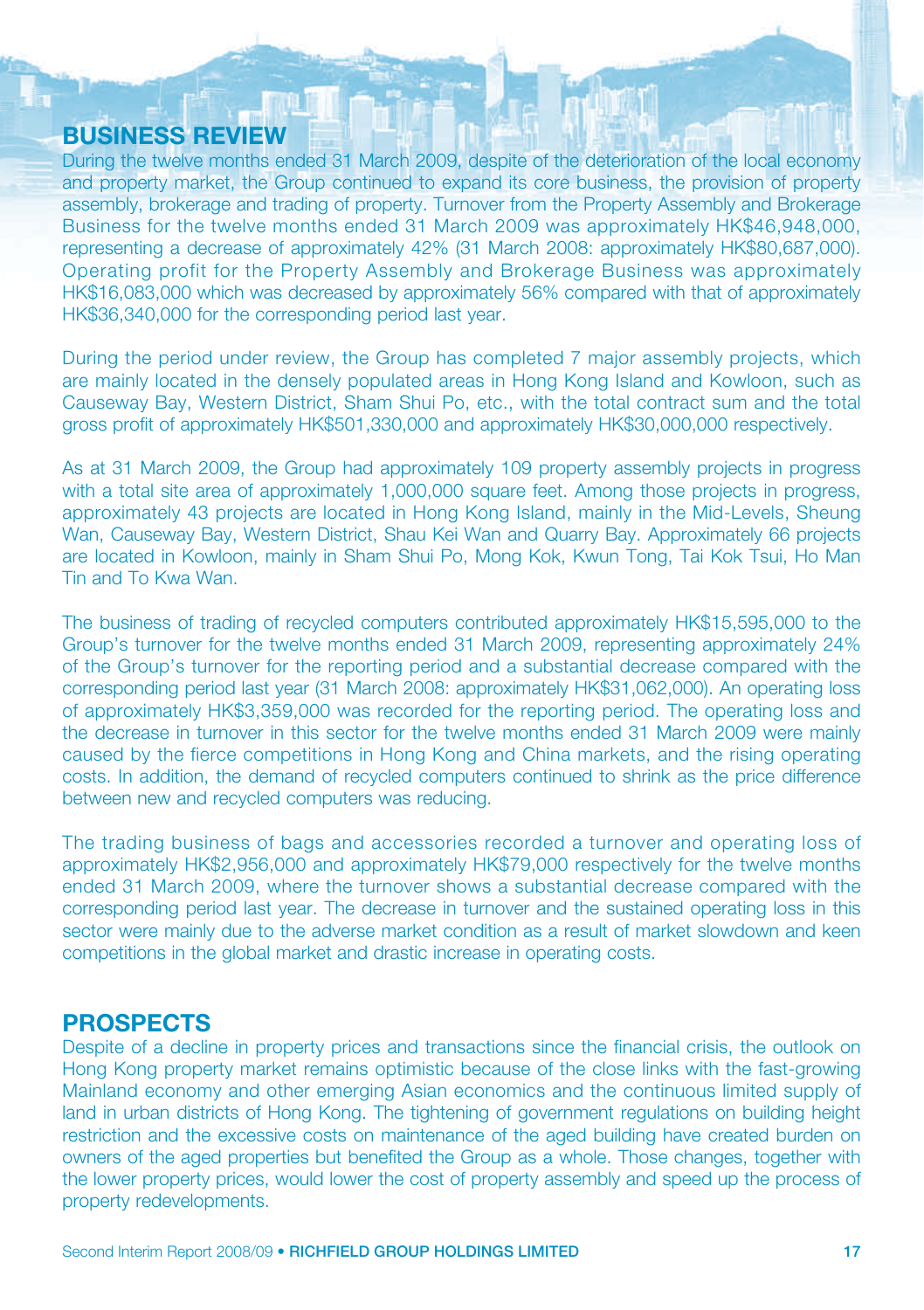In the short run, the poor market sentiment as a result of financial crisis has inevitably affect the Group's core business of property brokerage and assembly. The tightening of credit market causes developers to act with more prudence since they are more difficult in getting finance for their development project. The progress of most property development projects has also been delayed. The performance of the Group in the near term has been affected to a certain extent. However, the Group remains optimistic in property brokerage and assembly business in the long run because of the limited supply of land in urban districts and the favourable political environment in Hong Kong. The Group will take this opportunity to search for new potential property assembly projects for the future.

The trading businesses of bags and accessories and recycled computers are expected to suffer more during the economy downturn due to the adverse market conditions and keen market competitions in both retail and wholesale markets. Turnover and profitability of both businesses have been decreased significantly over the past year. In order to minimise the loss, the Group has restrained from making further investments and has tightened control over the cash flow for both businesses. The Group would also consider discontinuing the businesses if the operating loss continues in the forthcoming future.

## **CONNECTED TRANSACTION**

Pursuant to the Acquisition Agreement, both Richfield (Holdings) Limited, as the vendor of the Acquisition, and Mr. Au Wing Wah, as the guarantor of the Acquisition were guaranteed that the audited net profit before payment of the bonus payable to the management of Richfield Realty and after tax and any extraordinary or exceptional items of Richfield Realty for the year ended 28 May 2008 (the "Guaranteed Period") should not be less than HK\$150,000,000 (the "Guaranteed Profit").

However, according to the audited financial statements of Richfield Realty, the Guaranteed Profit was not met as a result of the unforeseeable economic environment. Having considered the prospects of the business of the property assembly and brokerage and the potential of Richfield Realty, the Settlement Agreement was entered into on 12 June 2008 which, among the other things, was proposed to extend the time for fulfillment of an agreed guaranteed profit of approximately HK\$345,949,000.

On 18 July 2008, the Company subsequently announced that the financial year end of the Company has been changed from 31 March to 30 June commencing from the financial year of 2008/2009. Having considered the change of financial year end date of the Company, the vendor and Mr. Au entered into the Supplemental Agreement in respect of the amendments of certain terms of the Settlement Agreement on 17 July 2008.

At the EGM held on 25 August 2008, the resolution in respect of the approval of the Settlement Agreement and the transactions contemplated thereunder was duly passed as ordinary resolution by poll, which was demanded by the Chairman of the meeting for voting.

Save as disclosed above, there were no significant connected party transactions entered into by the Group for the twelve months ended 31 March 2009.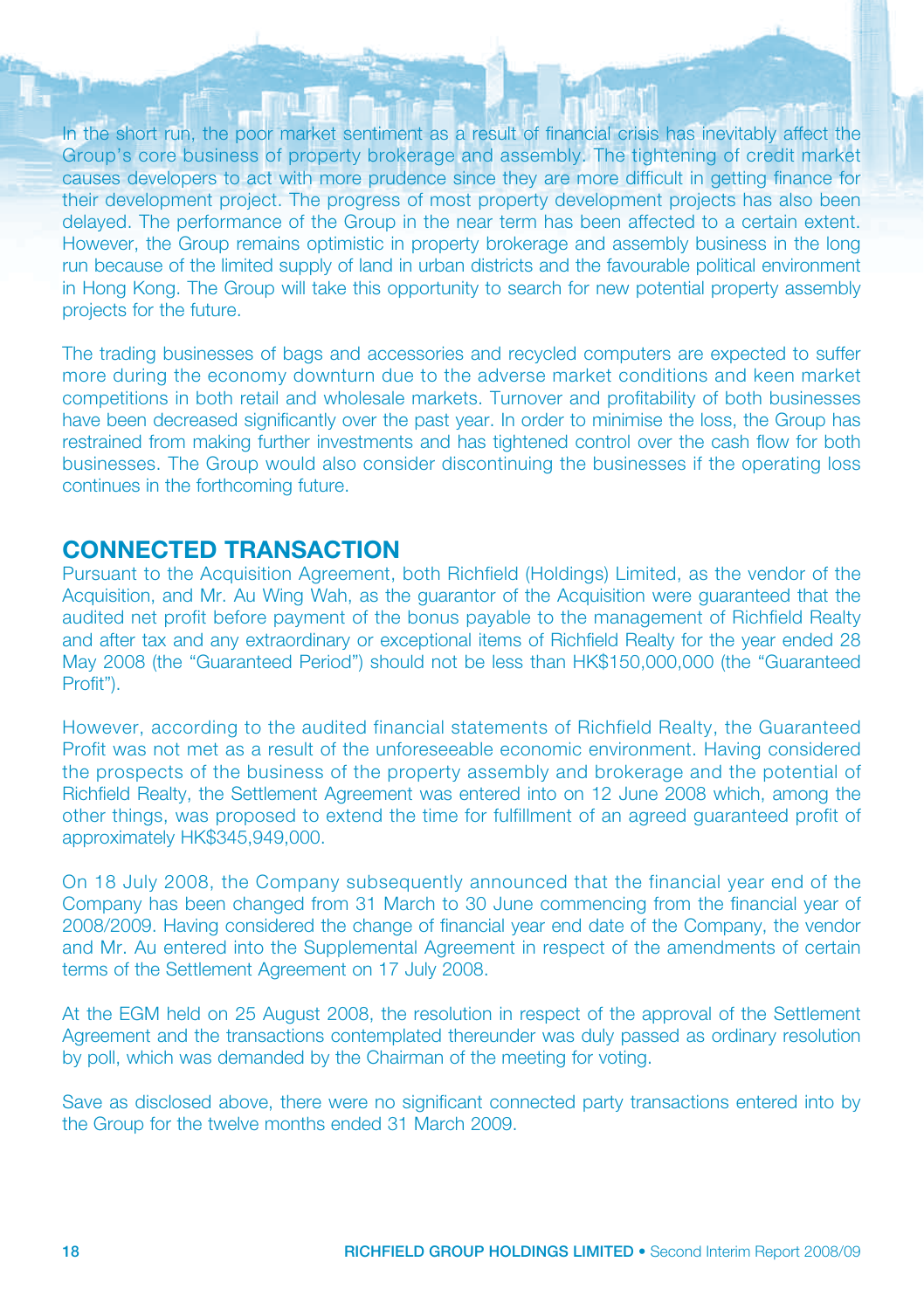## **SHARE OPTIONS**

During the twelve months ended 31 March 2009, no share option was granted, exercised or lapsed under the share option scheme adopted on 21 May 2002.

## **DIRECTORS' AND CHIEF EXECUTIVES' INTERESTS AND SHORT POSITIONS IN THE SHARES, UNDERLYING SHARES AND DEBENTURES OF THE COMPANY OR ANY ASSOCIATED CORPORATION**

As at 31 March 2009, the interests and short positions of the directors and chief executives of the Company in the shares, underlying shares and debentures of the Company or any of its associated corporations (within the meaning of Part XV of the Securities and Futures Ordinance (Cap. 571, Laws of Hong Kong) ("SFO")) which were required to be notified to the Company and the Stock Exchange pursuant to Divisions 7 and 8 of Part XV of the SFO (including interests or short positions which they were taken or deemed to have under such provisions of the SFO) or as recorded in the register required to be kept by the Company under Section 352 of the SFO or otherwise notified to the Company and the Stock Exchange pursuant to the required standards of dealings by directors as referred to in Rules 5.46 of the GEM Listing Rules, were as follows:

|                                          |                             | <b>Number of Shares</b>      |               | Approximate                   |
|------------------------------------------|-----------------------------|------------------------------|---------------|-------------------------------|
| <b>Director</b>                          | Personal<br><b>interest</b> | Corporate<br><i>interest</i> | <b>Total</b>  | percentage of<br>shareholding |
| Mr. Pong Wai San,<br>Wilson ("Mr. Pong") | 352.176,000                 | 936,794,000<br>(Note)        | 1.288,970,000 | 44.01%                        |

Note: These shares are beneficially owned by Virtue Partner Group Limited, a company wholly owned by Mr. Pong.

All the interests disclosed above represent long position in the shares of the Company.

Save as disclosed above, as at 31 March 2009, none of the directors and chief executives of the Company had any other interests or short positions in any shares, underlying shares or debentures of the Company or any of its associated corporation (within the meaning of Part XV of the SFO) which were required to be notified to the Company and the Stock Exchange pursuant to Divisions 7 and 8 of Part XV of the SFO (including interests or short positions which they were taken or deemed to have under such provisions of the SFO), or which were required to be recorded in the register kept by the Company under Section 352 of the SFO or otherwise notified to the Company and the Stock Exchange pursuant to Rules 5.46 of the GEM Listing Rules.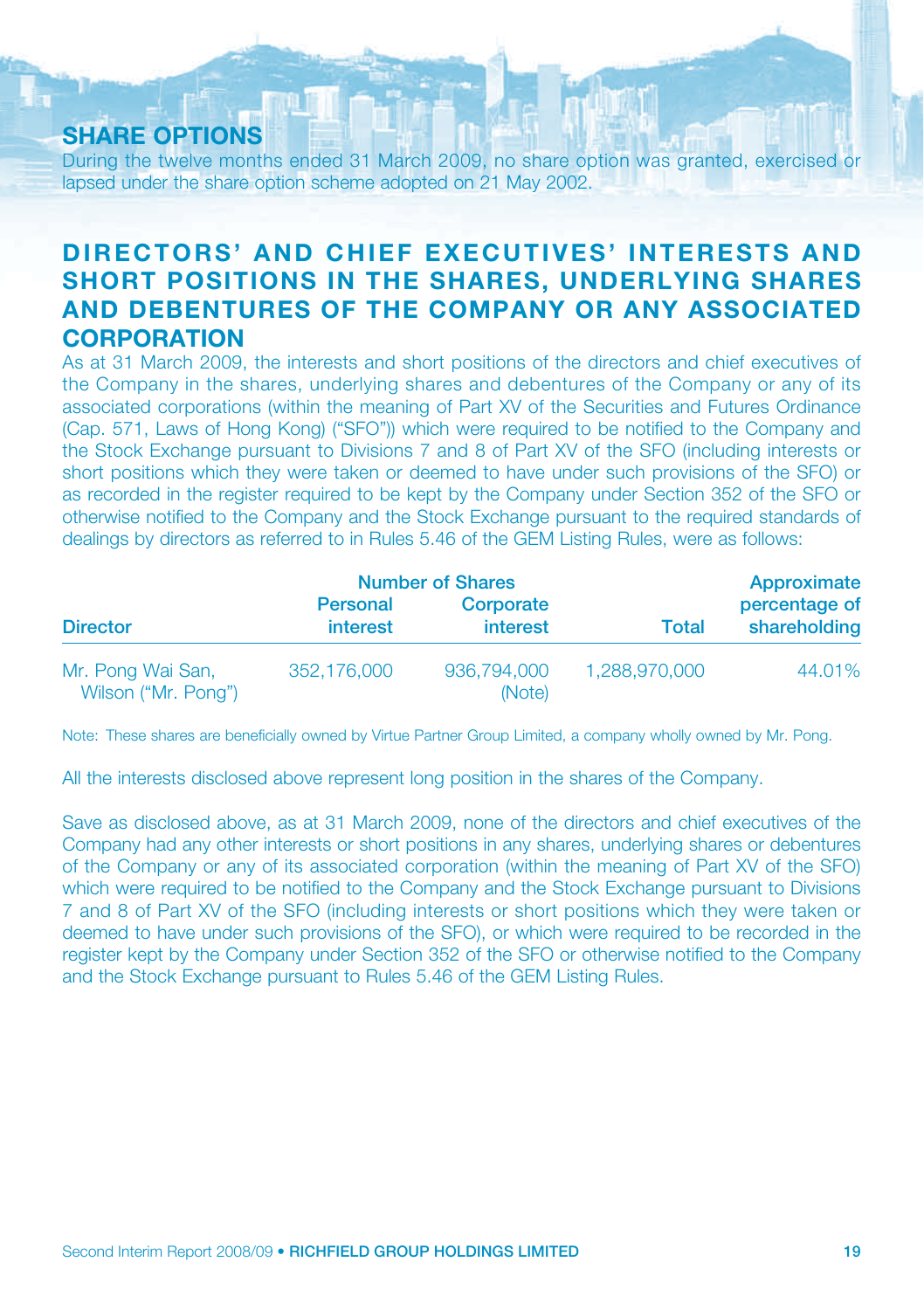## **SUBSTANTIAL SHAREHOLDERS' INTERESTS IN SHARES**

As at 31 March 2009, other than the interests of certain directors and chief executive of the Company as disclosed under the section headed "Directors' and chief executives' interests and short positions in the shares, underlying shares and debentures of the company or any associated corporation" above, the interests or short positions of person in the shares, underlying shares and debentures of the Company which would fall to be disclosed to the Company under the provisions of Divisions 2 and 3 of Part XV of the SFO or, who is, directly or indirectly, interested in 5% or more of the nominal value of any class of share capital carrying rights to vote in all circumstances at general meetings of any other members of the Group, or any other substantial shareholders whose interests or short positions were recorded in the register required to be kept by the Company under Section 336 of the SFO were as follows:

| Name of shareholder                                 | <b>Capacity in</b><br>which shares<br>are held | Number of<br><b>issued shares</b> | Percentage of<br>the issued<br>share capital |
|-----------------------------------------------------|------------------------------------------------|-----------------------------------|----------------------------------------------|
| Ms. Tung Ching Yee, Helena<br>(Note 1)              | <b>Family interest</b>                         | 1.288.970.000                     | 44.01%                                       |
| <b>Virtue Partner Group Limited</b><br>(Note 2)     | Beneficial owner                               | 936,794,000                       | 31.99%                                       |
| Richfield (Holdings) Limited<br>(Note 3)            | <b>Beneficial owner</b>                        | 760,000,000                       | 25,95%                                       |
| Mr. Au Wing Wah<br>$('Mr. Au")$ (Note 3)            | Interest in controlled<br>corporation          | 760,000,000                       | 25,95%                                       |
| Ms. Kong Pik Fan (Note 4)                           | <b>Family interest</b>                         | 760,000,000                       | 25,95%                                       |
| Vastwood Limited (Note 3)                           | <b>Beneficial owner</b>                        | 760,000,000                       | 25,95%                                       |
| <b>Richfield Group Holdings</b><br>Limited (Note 3) | Interest in controlled<br>corporation          | 760,000,000                       | 25,95%                                       |

Notes:

- 1. Ms. Tung Ching Yee, Helena is the wife of Mr. Pong and accordingly deemed to be interested in the shares beneficially owned by Mr. Pong in his own capacity and through his controlled corporation, Virtue Partner Group Limited, under SFO.
- 2. These shares are beneficially owned by Virtue Partner Group Limited, a company wholly owned by Mr. Pong.
- 3. These shares are beneficially owned by Richfield (Holdings) Limited, a company wholly owned by Mr. Au, and therefore Mr. Au deemed to be interested in the shares owned by Richfield (Holdings) Limited, under SFO. On 12 June 2008, Richfield (Holdings) Limited as a chargor has executed a share charge in favour of Vastwood Limited, a wholly-owned subsidiary of Richfield Group Holdings Limited, as a chargee in respect of the fixed charge over these 760,000,000 shares. Therefore, Richfield Group Holdings Limited deemed to be interested in the shares owned by Vastwood Limited under SFO.
- 4. Ms. Kong Pik Fan is the wife of Mr. Au and accordingly deemed to be interested in the shares beneficially owned by Mr. Au in his own capacity and through his controlled corporation, Richfield (Holdings) Limited, under SFO.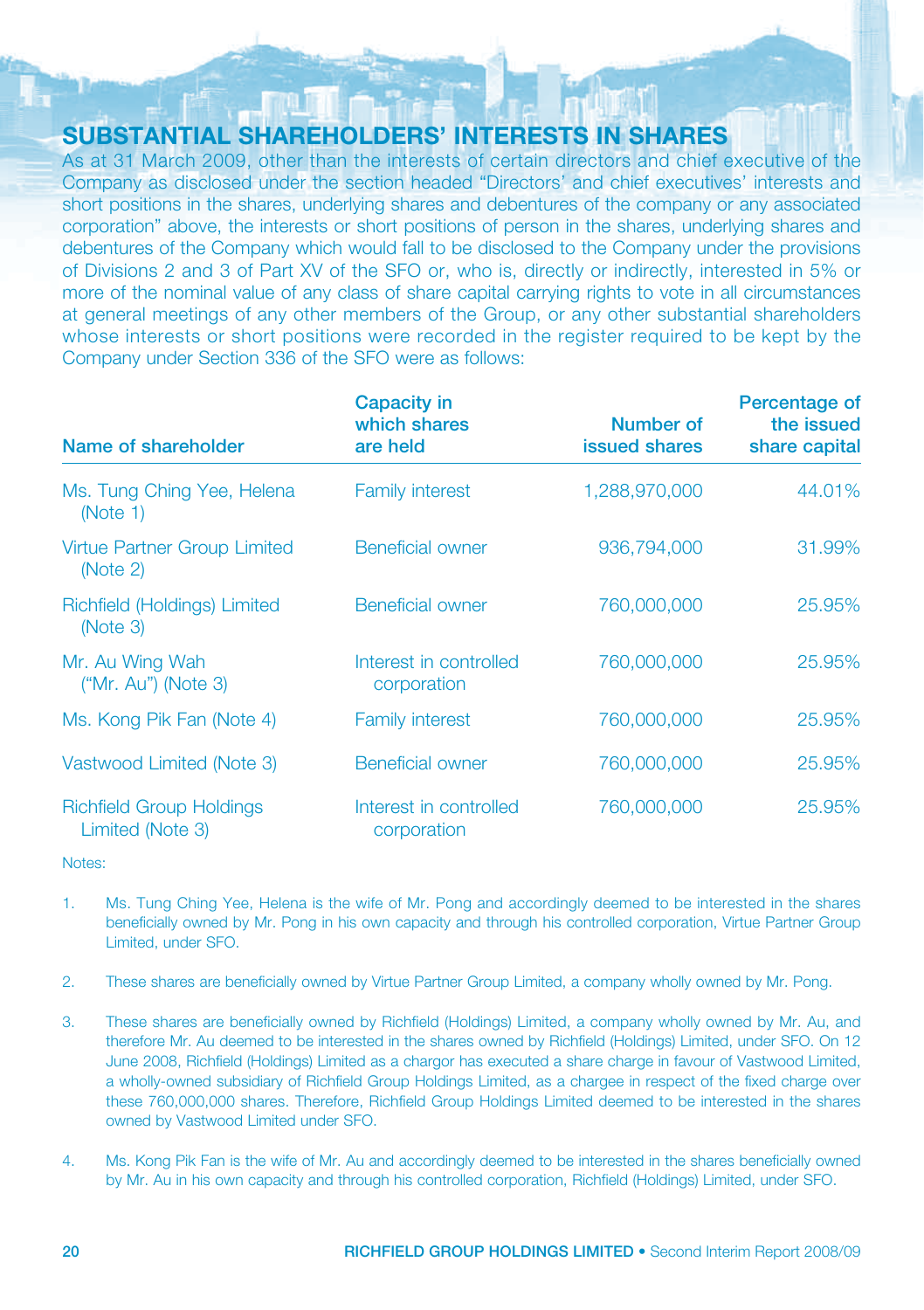#### All the interests disclosed above represent long position in shares of the Company.

Save as disclosed above, as at 31 March 2009, the directors of the Company were not aware of any other person (other than the directors and chief executive of the Company) who had an interest or short position in the shares or underlying shares of the Company which would fall to be disclosed to the Company under the provisions of Divisions 2 and 3 of Part XV of the SFO or, who is, directly or indirectly, interested in 5% or more of the nominal value of any class of share capital carrying rights to vote in all circumstances at general meetings of any other members of the Group, or any other substantial shareholders whose interests or short positions were recorded in the register required to be kept by the Company under Section 336 of the SFO.

## **DIRECTOR'S RIGHTS TO ACQUIRE SHARE OR DEBENTURES**

Apart from as disclosed under the heading "Directors' and chief executives' interests and short positions in the shares, underlying shares and debentures of the company or any associated corporation" above, at no time during the reporting period were rights to acquire benefits by means of the acquisition of shares in or debentures of the Company or of any other body corporate granted to any directors or their respective spouse or children under 18 years of age, or were any such rights exercised by them; or was the Company, its holding company or any of its subsidiaries a party to any arrangements to enable the directors, their respective spouse or children under 18 years of age to acquire such rights in the Company or any other body corporate.

## **CHANGE OF FINANCIAL YEAR END DATE**

The financial year end date of the Company has been changed from 31 March to 30 June commencing from the financial year of 2008/2009. Accordingly, the forthcoming financial period will cover the 15-month period from 1 April 2008 to 30 June 2009. For details, please refer to the announcement of the Company dated 18 July 2008.

#### **PURCHASE, REDEMPTION OR SALE OF THE LISTED SECURITIES OF THE COMPANY**

Neither the Company, nor any of its subsidiaries has purchased, redeemed or sold any of the Company's listed shares during the twelve months ended 31 March 2009.

#### **DIRECTOR'S INTERESTS IN COMPETING INTERESTS**

As at the date of this second interim report, none of the directors, the management shareholders of the Company and their respective associates (as defined in the GEM Listing Rules) had any interest in a business which causes or may cause a significant competition with the business of the Group and any other conflicts of interest which any such person has or may have with the Group.